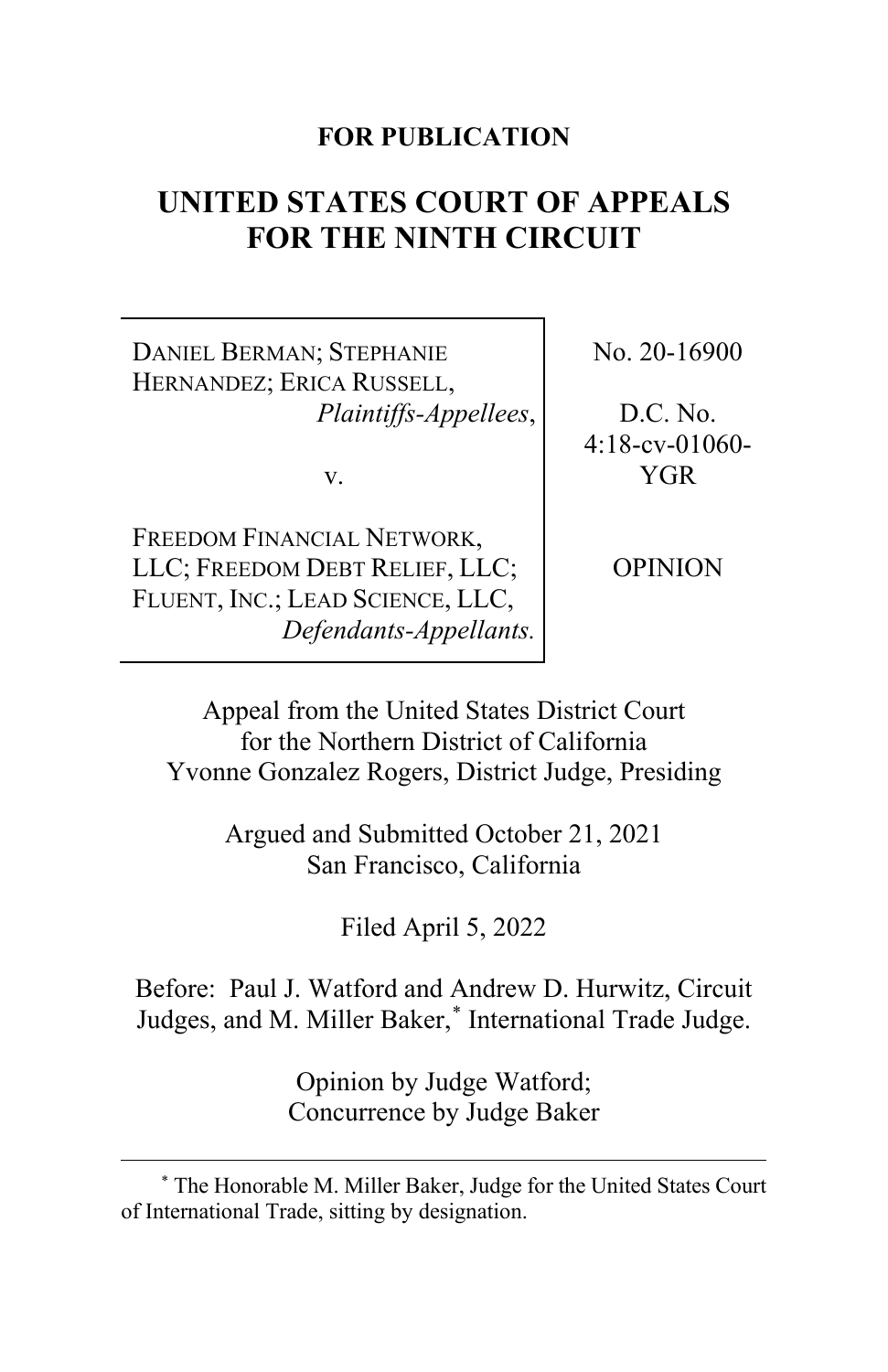### **SUMMARY**[\\*\\*](#page-1-0)

### **Arbitration**

The panel affirmed the district court's order denying defendants' motion to compel arbitration in a putative class action under the Telephone Consumer Protection Act.

In Part I of its opinion, the panel summarized the facts and procedural history. Plaintiffs used defendants' websites but did not see a notice in fine print stating, "I understand and agree to the Terms & Conditions which includes mandatory arbitration." When a dispute arose and plaintiffs filed this lawsuit, defendants moved to compel arbitration, arguing that plaintiffs' use of the websites signified their agreement to the mandatory arbitration provision found in the hyperlinked terms and conditions.

In Part II, the panel held that plaintiffs did not unambiguously manifest their assent to the terms and conditions when navigating through the websites, and as a result they never entered into a binding agreement to arbitrate their dispute, as required under the Federal Arbitration Act. The parties agreed that either New York or California contract law governed. To form a contract under New York or California law, including a contract formed online, the parties must manifest their mutual assent to the terms of the agreement, and they may do so through conduct. The panel explained that the courts have routinely found enforceable "clickwrap" agreements, in which a website presents users with specified contractual terms on a pop-up

<span id="page-1-0"></span><sup>\*\*</sup> This summary constitutes no part of the opinion of the court. It has been prepared by court staff for the convenience of the reader.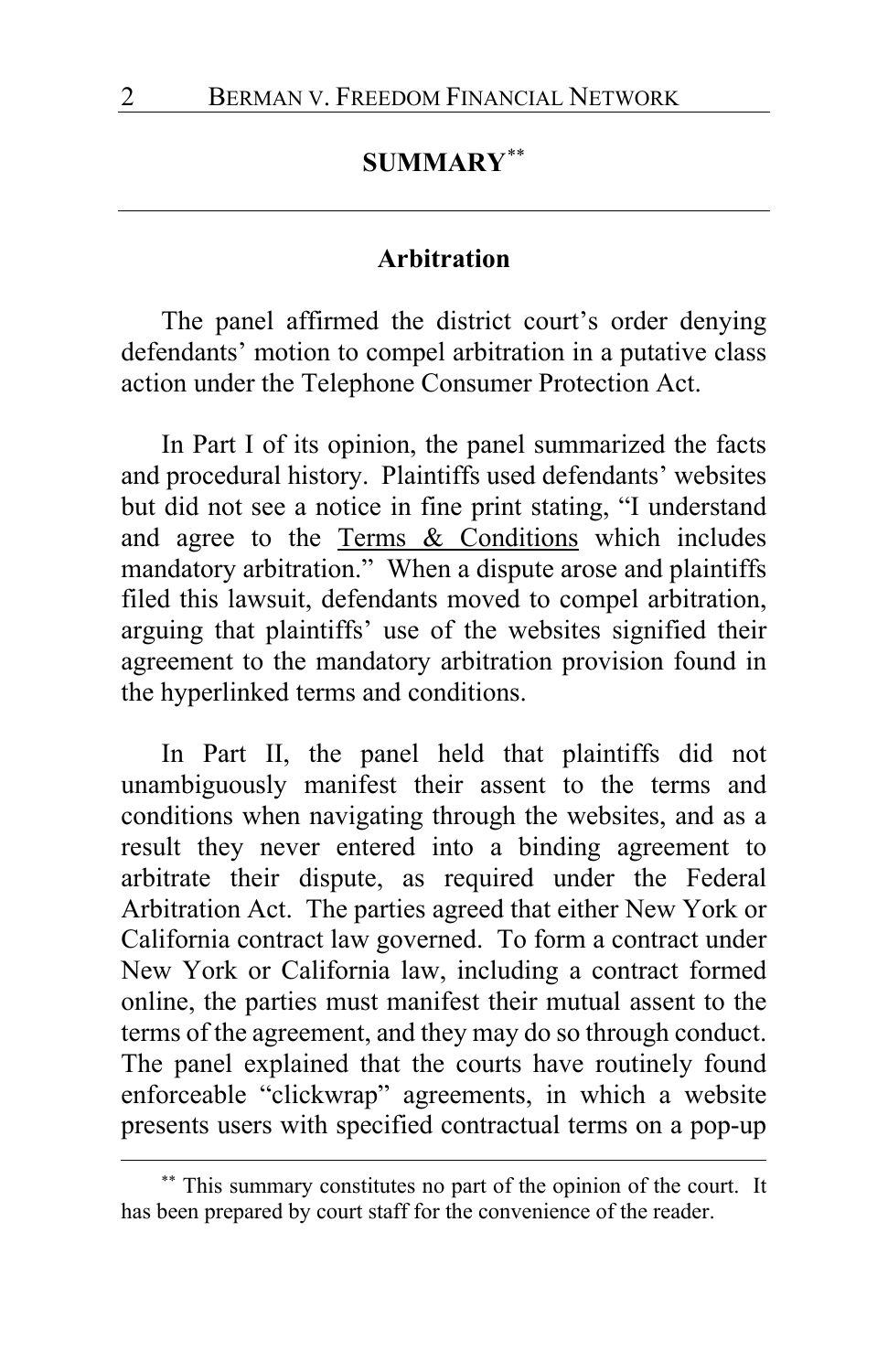screen and users must check a box explicitly stating "I agree" in order to proceed. Courts are more reluctant to enforce "browsewrap" agreements, in which a website offers terms that are disclosed only through a hyperlink and the user supposedly manifests assent to those terms simply by continuing to use the website.

The panel held that unless the web operator can show that a consumer has actual knowledge of an arbitration agreement, an enforceable contract will be found based on an inquiry notice theory only if: (1) the website provides reasonably conspicuous notice of the terms to which the consumer will be bound; and (2) the consumer takes some action, such as clicking a button or checking a box, that unambiguously manifests his or her assent to those terms. The panel concluded that defendants' webpages did not provide reasonably conspicuous notice because of the small font size and format and because the fact that a hyperlink was present was not readily apparent. The panel further concluded that by clicking on a large green "continue" button, plaintiffs did not unambiguously manifest their assent to be bound by the terms and conditions.

In Part III, the panel held that the district court properly exercised its discretion in denying defendants' motion for reconsideration based on deposition testimony taken two months prior to the district court's ruling on the motion to compel arbitration.

Concurring, Judge Baker wrote that he joined Parts I and III of Judge Watford's opinion, and he would reach the same result by a different route. Judge Baker wrote that he would conduct a choice-of-law analysis and, pursuant to Supreme Court precedent, would utilize the forum state of California's choice-of-law rules and apply California law.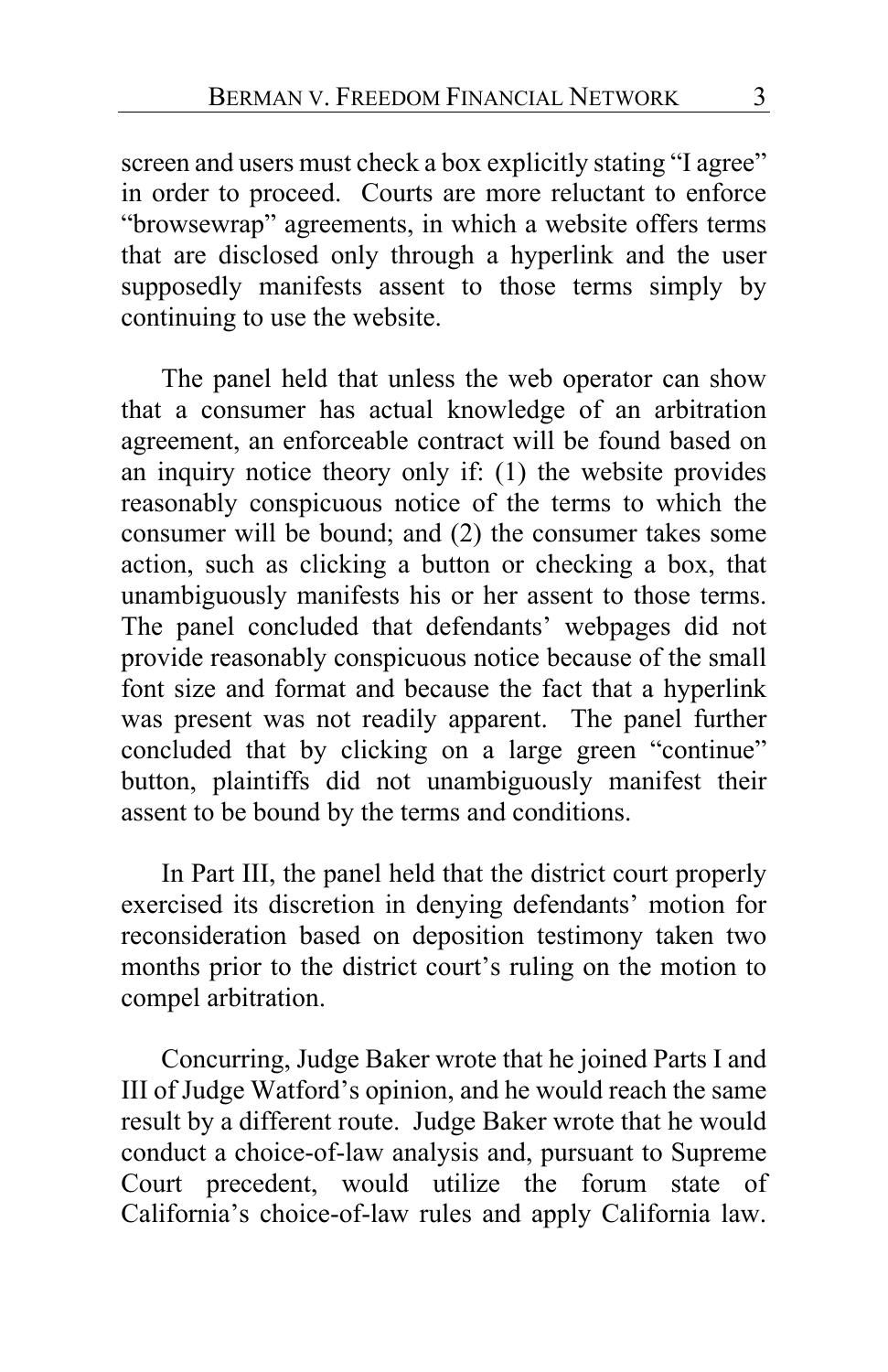He would conclude that under recent decisions of the California Court of Appeal, defendants' websites contained "sign-in wrap" agreements, which fall within a gray zone in which enforceability requires conspicuous textual notice that completing a transaction or registration signifies consent to<br>the site's terms and conditions. Under this standard, the site's terms and conditions. defendants' notices were insufficiently conspicuous and were not unambiguously tied to some act of the website user that manifested assent to the site's terms and conditions. Accordingly, defendants' sign-in wrap agreements were not enforceable.

### **COUNSEL**

Jay T. Ramsey (argued), Sheppard Mullin Richter & Hampton LLP, Los Angeles, California; Matthew G. Halgren, Sheppard Mullin Richter & Hampton LLP, San Diego, California; for Defendants-Appellants.

Matthew W.H. Wessler (argued), Gupta Wessler, Washington, D.C.; Anthony I. Paronich, Paronich Law P.C., Hingham, Massachusetts; Beth E. Terrell, Terrell Marshall Law Group PLLC, Seattle, Washington; for Plaintiffs-Appellees.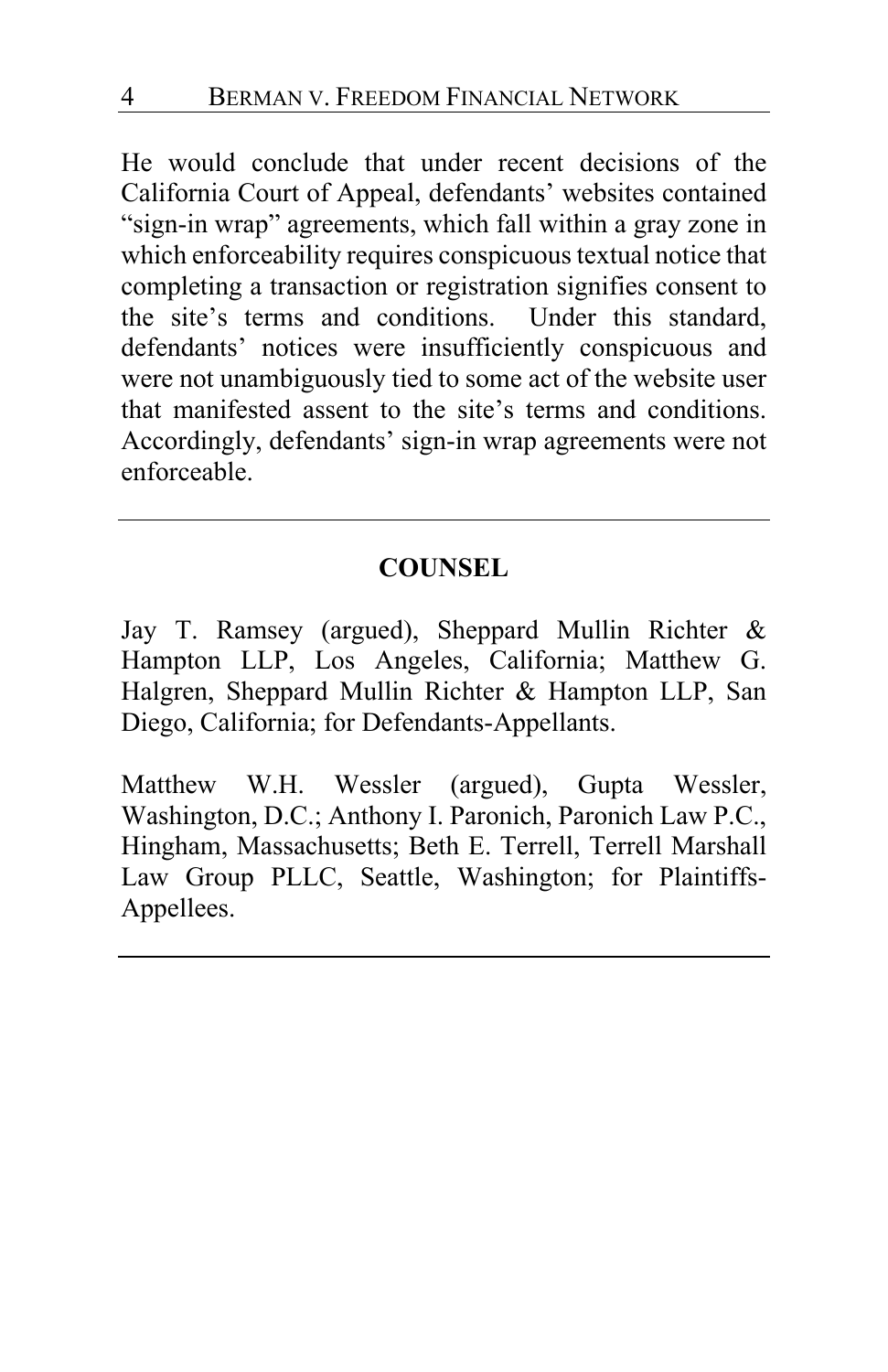### **OPINION**

### WATFORD, Circuit Judge:

We revisit an issue first addressed by our court in *Nguyen v. Barnes & Noble, Inc.*, 763 F.3d 1171 (9th Cir. 2014): Under what circumstances can the use of a website bind a consumer to a set of hyperlinked "terms and conditions" that the consumer never saw or read?

In this case, plaintiffs used defendants' websites but did not see a notice in fine print stating, "I understand and agree to the Terms & Conditions which includes mandatory arbitration." When a dispute arose and plaintiffs filed this lawsuit, defendants moved to compel arbitration, arguing that plaintiffs' use of the websites signified their agreement to the mandatory arbitration provision found in the hyperlinked terms and conditions. The district court rejected this argument, and so do we. Plaintiffs did not unambiguously manifest their assent to the terms and conditions when navigating through the websites, and as a result they never entered into a binding agreement to arbitrate their dispute. We therefore affirm the district court's order denying defendants' motion to compel arbitration.

I

Defendant Fluent, Inc. is a digital marketing company that generates leads for its clients by collecting information about consumers who visit Fluent's websites. Fluent's websites offer rewards like gift cards and free product samples as an enticement to get consumers to provide their contact information and answer survey questions. Fluent then uses the information it collects in targeted marketing campaigns conducted on behalf of its clients.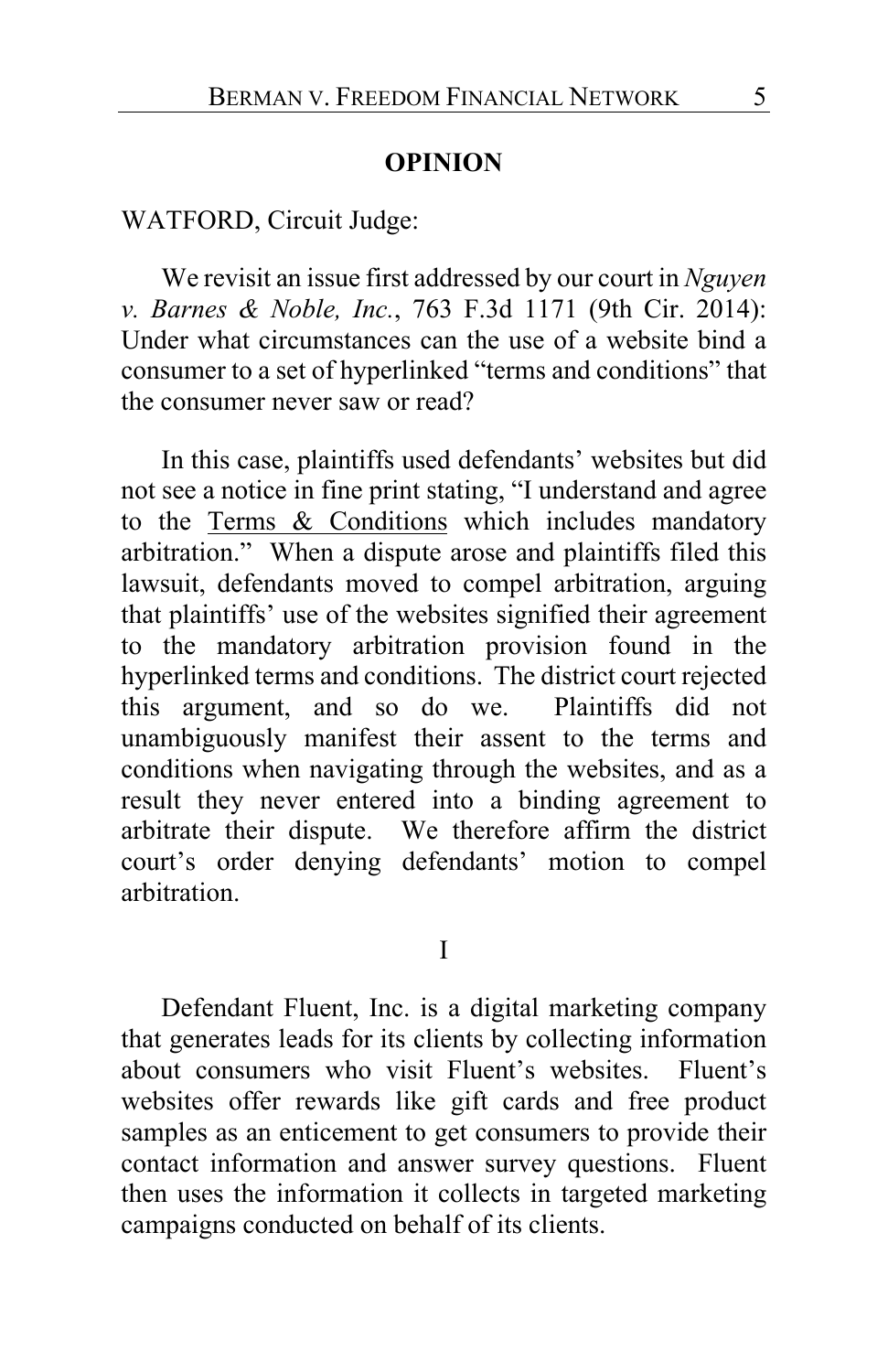The plaintiffs involved in this appeal, Stephanie Hernandez and Erica Russell, each visited a website operated by Fluent. The two websites differed in certain respects, but as described below, both contained a set of hyperlinked terms and conditions that included a mandatory arbitration provision, the enforceability of which is the principal issue raised on appeal.

According to Fluent's records, Hernandez visited the Fluent website www.getsamplesonlinenow.com from a desktop computer. Because Hernandez had visited a Fluent website before and had previously entered some of her contact information, the webpage she saw stated, in large orange letters across the top of the page, "Welcome back, stephanie!" *See* Appendix A.<sup>[1](#page-5-0)</sup> In the middle of the screen, the webpage proclaimed, "Getting Free Stuff Has Never Been Easier!" and included brightly colored graphics. In between those two lines of text appeared a box that stated at the top, "Confirm your ZIP Code Below," followed immediately by a pre-populated text box displaying the zip code 93930. Below that, the page displayed a large green button inviting Hernandez to confirm the accuracy of the zip code so that she could proceed to the next page in the website flow. The text inside the button stated, in easy-to-read white letters, "This is correct, Continue! >>." Clicking on this button led to the next page, which asked Hernandez to

<span id="page-5-0"></span> $<sup>1</sup>$  Appendix A is a recreation of the key webpage that defendants</sup> contend Hernandez saw when she visited Fluent's website. For purposes of this opinion, we will assume that the recreations produced by defendants accurately depict the relevant webpages viewed by each plaintiff, although plaintiffs contested that fact below. Given our disposition, we need not address the district court's alternative holding that material disputes of fact exist as to the accuracy and completeness of defendants' webpage recreations.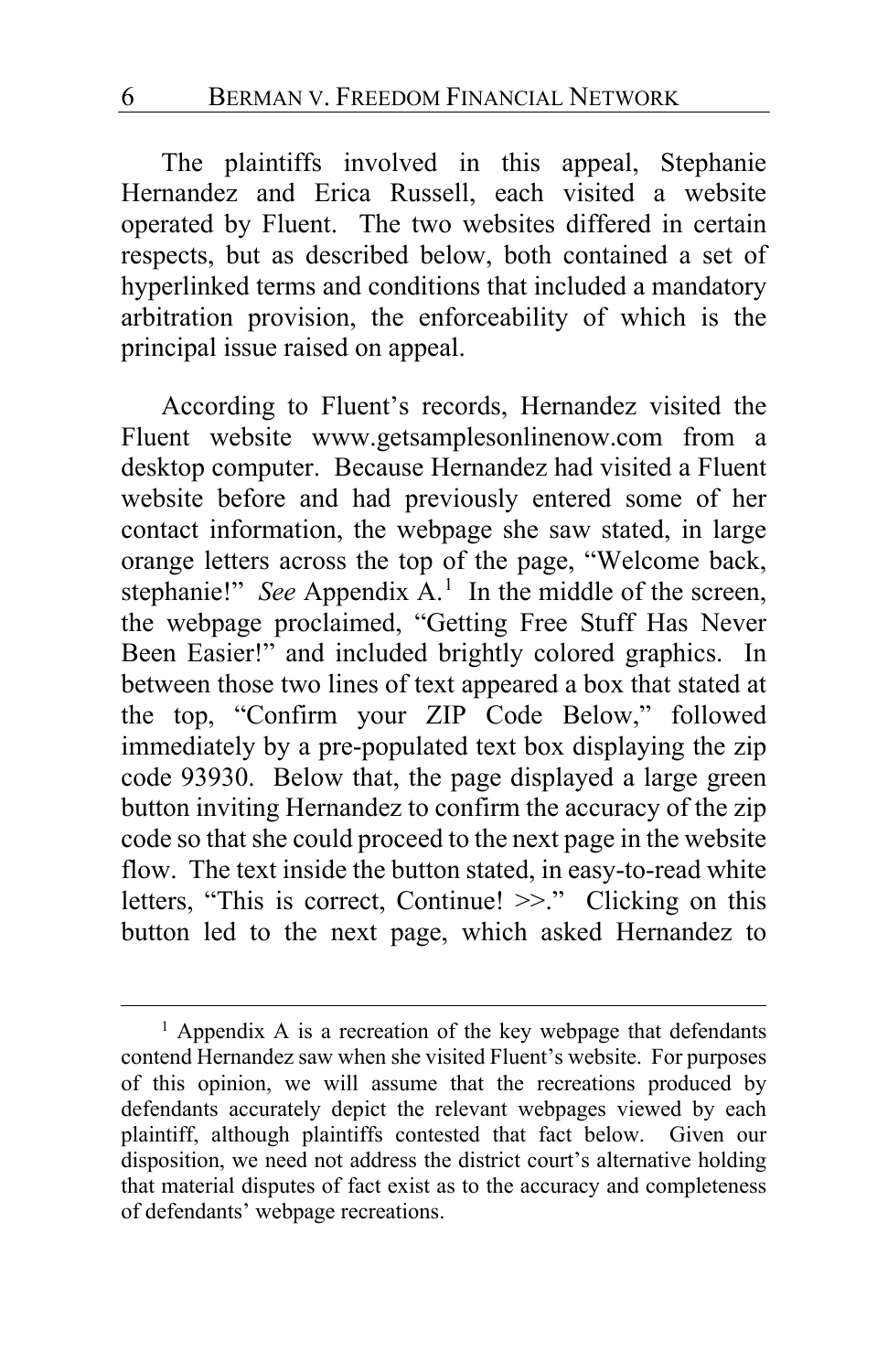provide personal information in order to obtain free product samples and promotional deals.

Between the comparatively large box displaying the zip code and the large green "continue" button were two lines of text in a tiny gray font, which stated: "I understand and agree to the Terms & Conditions which includes mandatory arbitration and Privacy Policy."<sup>[2](#page-6-0)</sup> The underlined phrases "Terms & Conditions" and "Privacy Policy" were hyperlinks, but they appeared in the same gray font as the rest of the sentence, rather than in blue, the color typically used to signify the presence of a hyperlink. If Hernandez had seen the "Terms & Conditions" hyperlink and clicked on it, she would have been taken to a separate webpage displaying a lengthy set of legal provisions, one of which stated that any disputes related to telemarketing calls or text messages received from Fluent or its marketing partners would have to be resolved through arbitration.

According to Fluent's records, Russell visited a different Fluent website, www.retailproductzone.com, using a mobile phone. The key webpage she viewed while registering to receive a free gift card stated at the top, "Shipping Information Required," and below that, "Complete your shipping information to continue towards your reward." *See* Appendix B. What followed were several fields requiring Russell to input her name, address, telephone number, and date of birth. Below a line instructing the user to "Select Gender," two buttons appeared side by side marked "Male" and "Female." Below that was a large green button with text

<span id="page-6-0"></span><sup>&</sup>lt;sup>2</sup> A declaration submitted by one of plaintiffs' experts states that the text displayed in defendants' webpage recreation, which is reproduced without alteration in Appendix A, would not have appeared any larger when displayed on a typical desktop or laptop computer screen.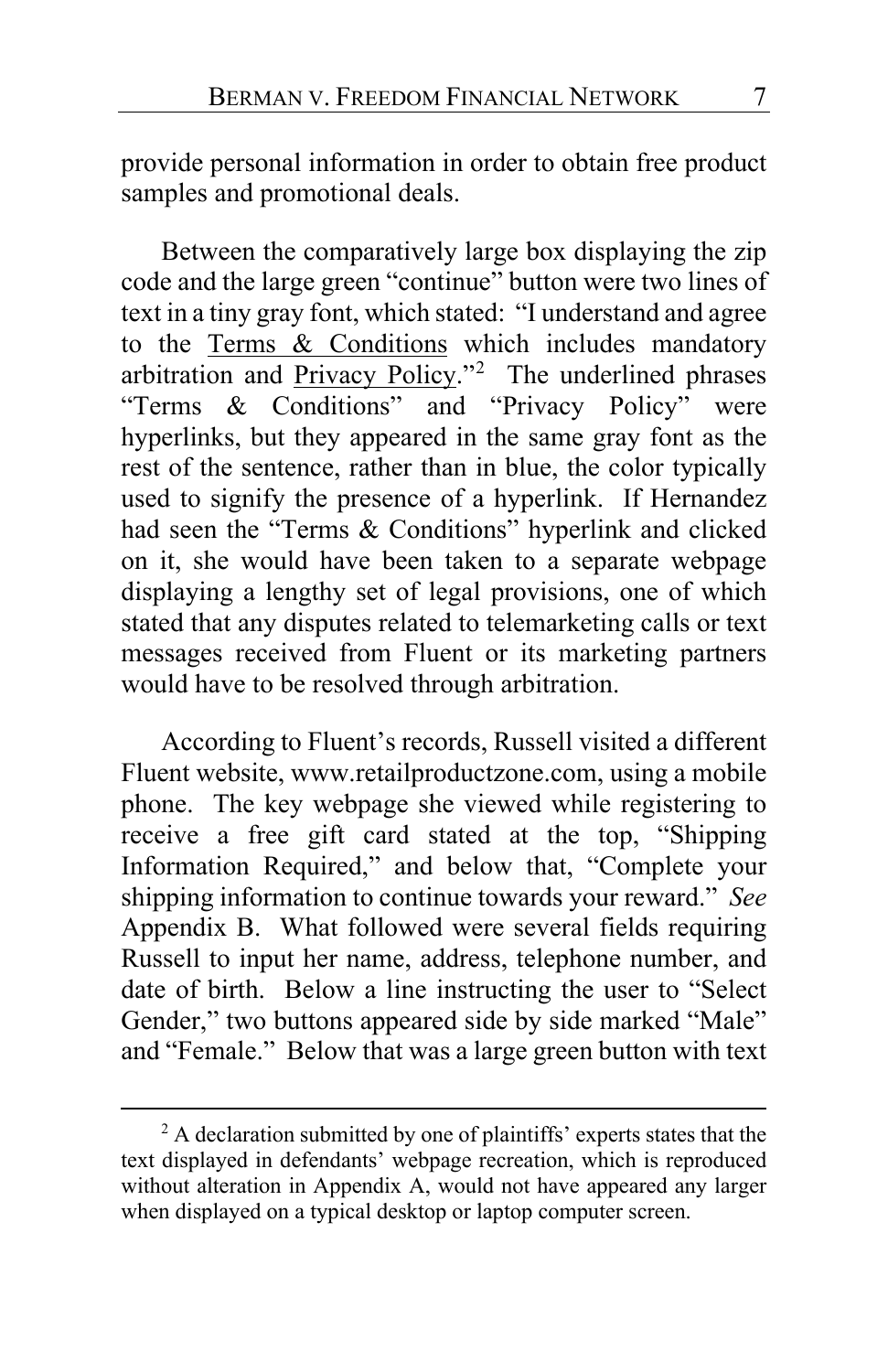that stated, in easy-to-read white letters, "Continue >>." Russell had to click on the "continue" button to proceed to the next page in the website flow.

As with the webpage Hernandez viewed, sandwiched between the buttons allowing Russell to select her gender and the large green "continue" button were the same two lines of text in tiny gray font stating, "I understand and agree to the Terms & Conditions which includes mandatory arbitration and Privacy Policy." The hyperlinks were underlined but again appeared in the same gray font as the rest of the sentence. The "Terms & Conditions" contained a mandatory arbitration provision similar to the one described above.

Fluent and defendant Lead Science, LLC used the contact information provided by consumers like Hernandez and Russell to conduct a telemarketing campaign on behalf of defendants Freedom Financial Network, LLC and Freedom Debt Relief, LLC (collectively, Freedom). As part of the campaign, Fluent and Lead Science allegedly placed unsolicited telephone calls and text messages to hundreds of thousands of consumers, including Hernandez and Russell, marketing Freedom's debt-relief services.

Plaintiffs filed this putative class action on behalf of consumers who received unwanted calls or text messages from defendants during the telemarketing campaign conducted on Freedom's behalf. They allege that the calls and text messages were made or sent without their consent and therefore violated the Telephone Consumer Protection Act (TCPA), 47 U.S.C. § 227 *et seq.*

Defendants moved to compel arbitration, arguing that, by clicking on the "continue" buttons, Hernandez and Russell had agreed to the hyperlinked terms and conditions,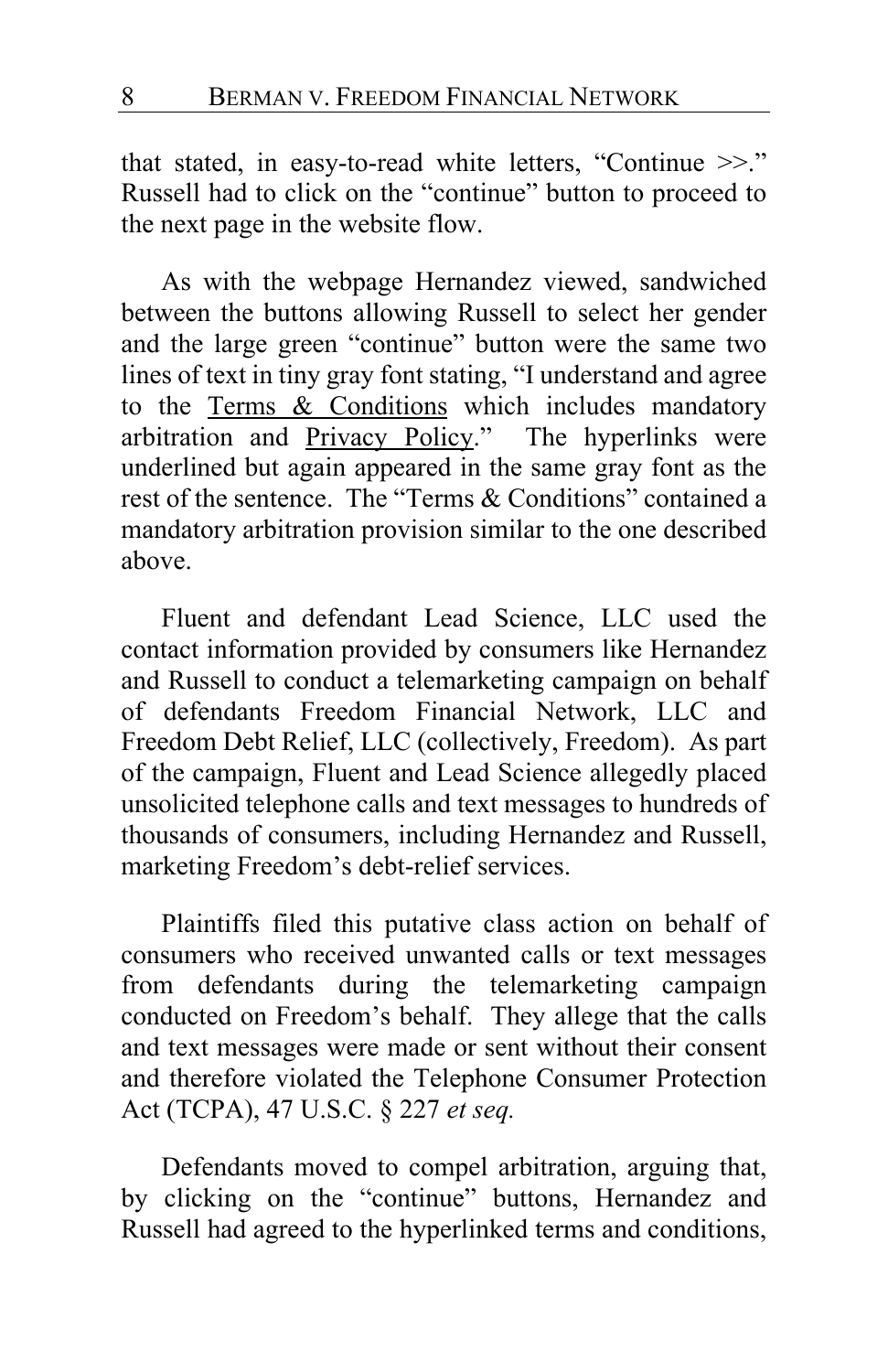including the mandatory arbitration provision. The district court denied defendants' motion. The court concluded that the content and design of the webpages did not conspicuously indicate to users that, by clicking on the "continue" button, they were agreeing to Fluent's terms and conditions.

Shortly after the district court denied defendants' motion to compel arbitration, defendants filed a motion for reconsideration. They asserted that testimony given by plaintiffs in depositions taken two months earlier was material to the motion to compel. The district court denied the reconsideration motion, concluding that defendants had failed to act with reasonable diligence in producing the new evidence and, alternatively, that plaintiffs' deposition testimony was not materially different from the facts the district court had previously considered.

On appeal, defendants challenge the denial of both motions. We review *de novo* the denial of a motion to compel arbitration, while underlying factual findings are reviewed for clear error. *Nguyen*, 763 F.3d at 1175. We review the denial of a motion for reconsideration for abuse of discretion. *Kona Enterprises, Inc. v. Estate of Bishop*, 229 F.3d 877, 883 (9th Cir. 2000).

#### II

The Federal Arbitration Act (FAA) requires district courts to compel arbitration of claims covered by an enforceable arbitration agreement. 9 U.S.C. § 3. The FAA limits the court's role to "determining whether a valid arbitration agreement exists and, if so, whether the agreement encompasses the dispute at issue." *Lifescan, Inc. v. Premier Diabetic Services, Inc.*, 363 F.3d 1010, 1012 (9th Cir. 2004). Plaintiffs do not contest that the arbitration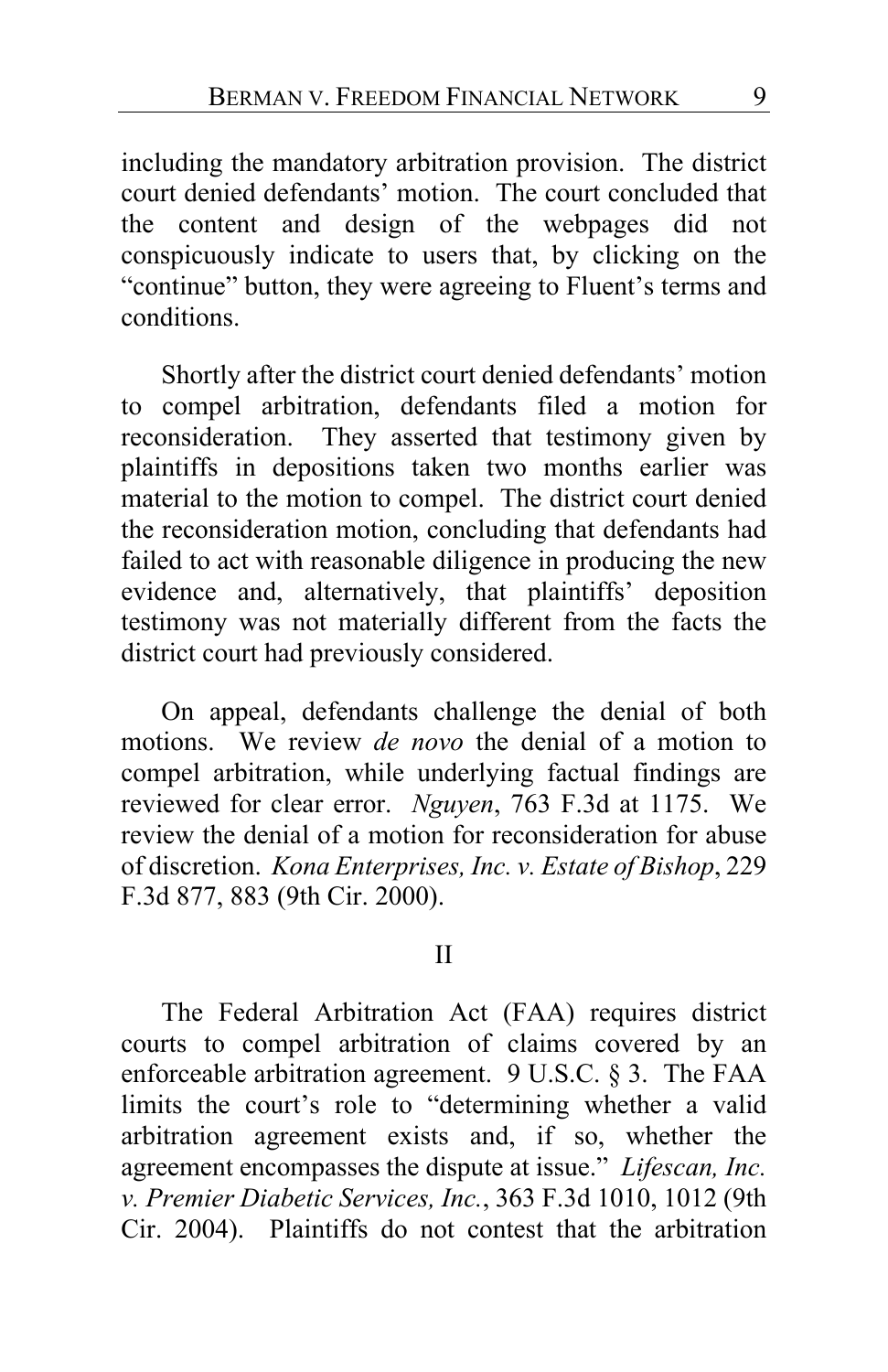provision in the websites' terms and conditions encompasses their TCPA claims. Thus, the only issue we must resolve is whether an agreement to arbitrate was validly formed.<sup>[3](#page-9-0)</sup>

<span id="page-9-1"></span>In determining whether the parties have agreed to arbitrate a particular dispute, federal courts apply state-law principles of contract formation. *See First Options of Chicago, Inc. v. Kaplan*, 514 U.S. 938, 944 (1995). Here, the parties agree that either New York or California law governs. "New York and California apply 'substantially similar rules for determining whether the parties have mutually assented to a contract term.'" *Meyer v. Uber Technologies, Inc.*, 868 F.3d 66, 74 (2d Cir. 2017) (quoting *Schnabel v. Trilegiant Corp.*, 697 F.3d 110, 119 (2d Cir. 2012)). As in *Nguyen*, we need not decide which State's law governs "because both California and New York law dictate the same outcome." 763 F.3d at 1175.

To form a contract under New York or California law, the parties must manifest their mutual assent to the terms of the agreement. *See id.* (applying New York law); *Specht v. Netscape Communications Corp.*, 306 F.3d 17, 29 (2d Cir. 2002) (applying California law). Parties traditionally manifest assent by written or spoken word, but they can also do so through conduct. *Specht*, 306 F.3d at 29. However, "[t]he conduct of a party is not effective as a manifestation of his assent unless he intends to engage in the conduct and knows or has reason to know that the other party may infer

<span id="page-9-0"></span><sup>&</sup>lt;sup>3</sup> While plaintiffs do not dispute that the arbitration provision is broad enough to cover their claims, they do contend that even if the provision is enforceable, it cannot be enforced by Freedom and Lead Science as they were not signatories to any agreement. Because we affirm the district court's denial of the motion to compel arbitration on other grounds, we need not decide whether Freedom and Lead Science could compel arbitration in this case.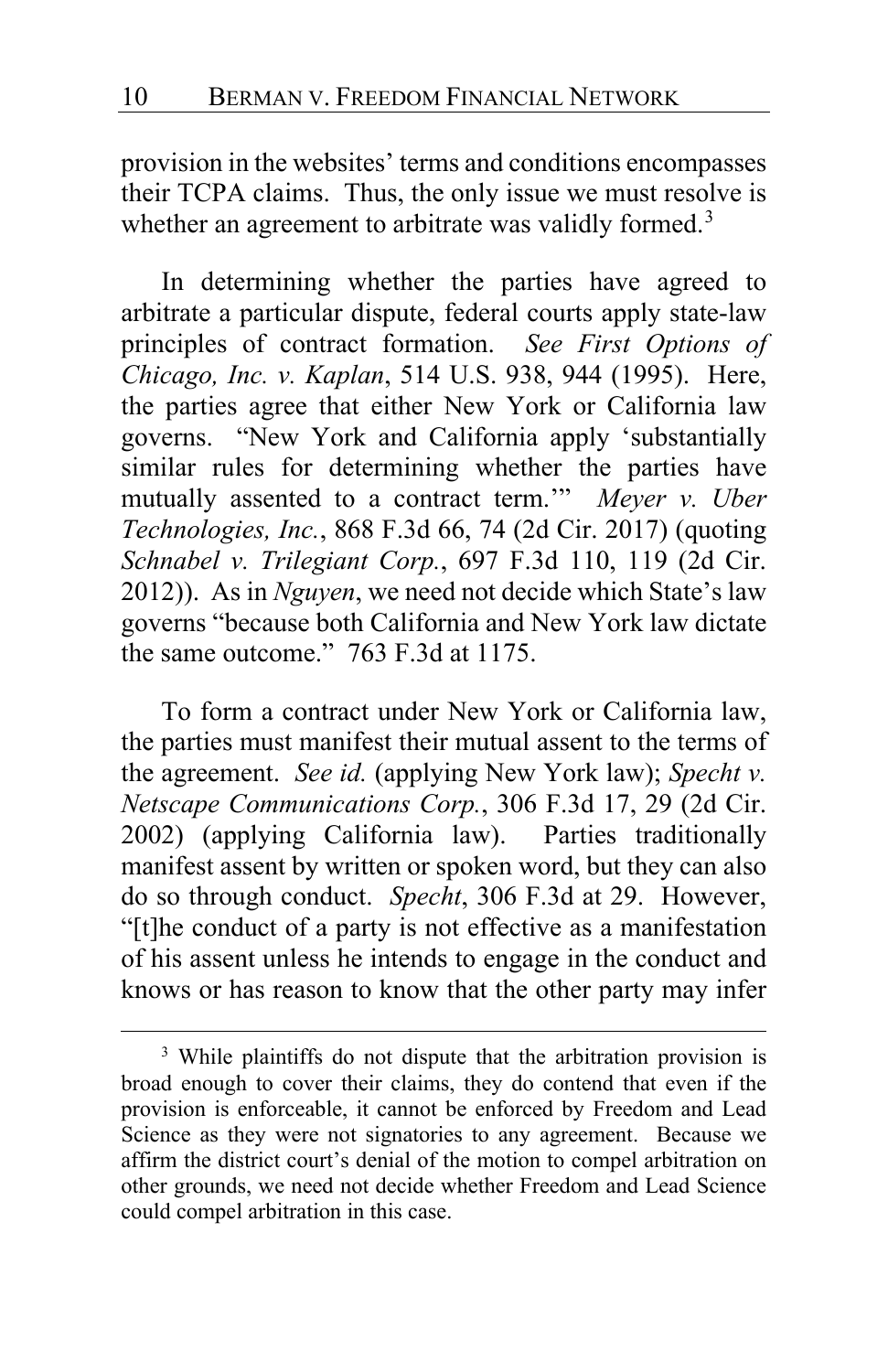from his conduct that he assents." Restatement (Second) of Contracts § 19(2) (1981).

These elemental principles of contract formation apply with equal force to contracts formed online. Thus, if a website offers contractual terms to those who use the site, and a user engages in conduct that manifests her acceptance of those terms, an enforceable agreement can be formed.

The most straightforward application of these principles in the online world involves so-called "clickwrap" agreements, in which a website presents users with specified contractual terms on a pop-up screen and users must check a box explicitly stating "I agree" in order to proceed. *See Nguyen*, 763 F.3d at 1175–76. In that scenario, the consumer has received notice of the terms being offered and, in the words of the Restatement, "knows or has reason to know that the other party may infer from his conduct that he assents" to those terms. Restatement (Second) of Contracts  $\S 19(2)$ . As a result, courts have routinely found clickwrap agreements enforceable. *See Meyer*, 868 F.3d at 75.

At the other end of the spectrum are so-called "browsewrap" agreements, in which a website offers terms that are disclosed only through a hyperlink and the user supposedly manifests assent to those terms simply by continuing to use the website. *See Nguyen*, 763 F.3d at 1176. Courts are more reluctant to enforce browsewrap agreements because consumers are frequently left unaware that contractual terms were even offered, much less that continued use of the website will be deemed to manifest acceptance of those terms. *Id.* at 1178 (noting "courts' traditional reluctance to enforce browsewrap agreements against individual consumers").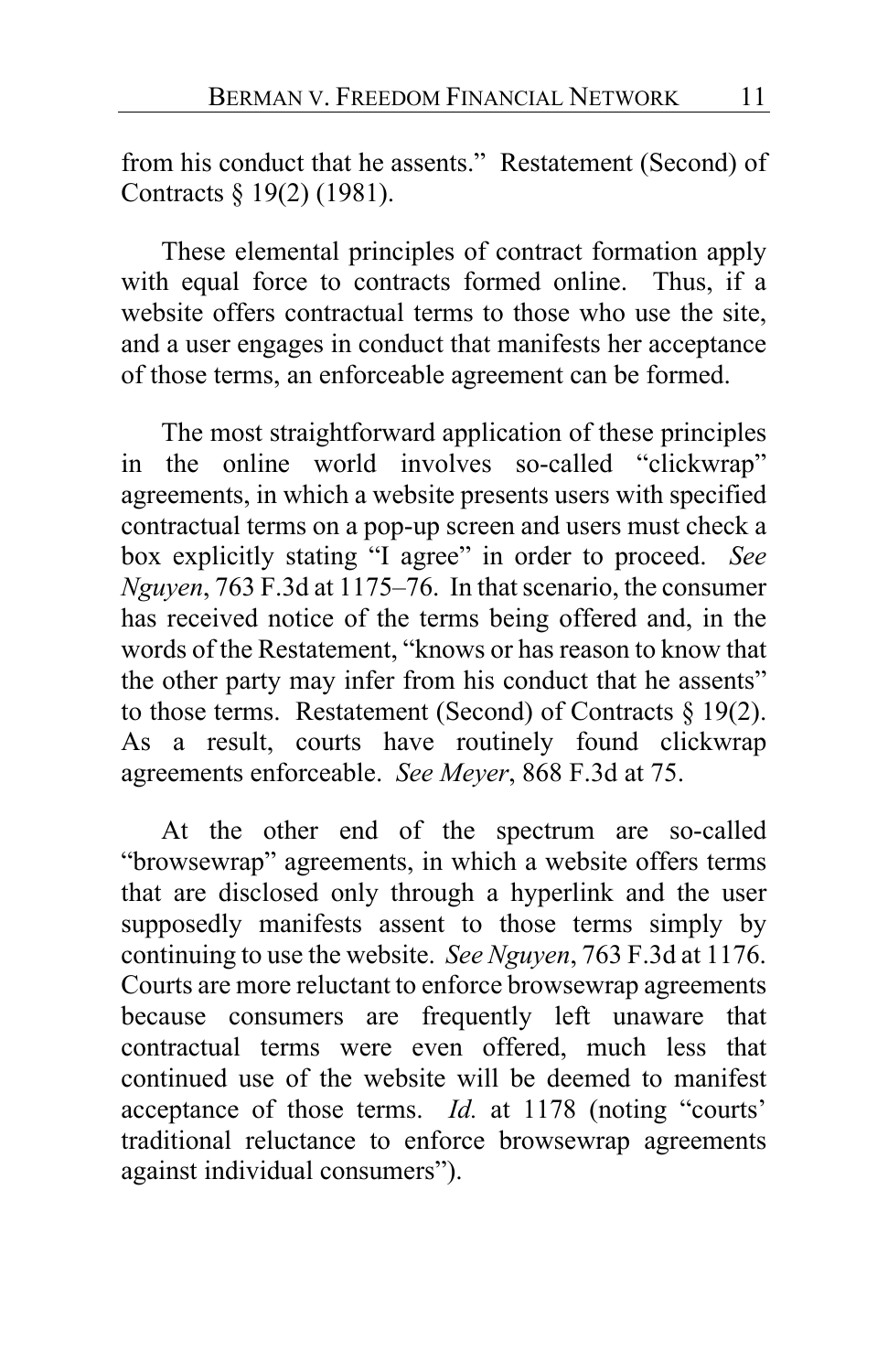To avoid the unfairness of enforcing contractual terms that consumers never intended to accept, courts confronted with online agreements such as those at issue here have devised rules to determine whether meaningful assent has been given. Unless the website operator can show that a consumer has actual knowledge of the agreement, an enforceable contract will be found based on an inquiry notice theory only if: (1) the website provides reasonably conspicuous notice of the terms to which the consumer will be bound; and (2) the consumer takes some action, such as clicking a button or checking a box, that unambiguously manifests his or her assent to those terms. *See Meyer*, 868 F.3d at 75; *Nguyen*, 763 F.3d at 1173 (refusing to enforce an arbitration provision to which the consumer "did not unambiguously manifest assent"). As the Second Circuit has explained, "[r]easonably conspicuous notice of the existence of contract terms and unambiguous manifestation of assent to those terms by consumers are essential if electronic bargaining is to have integrity and credibility." *Specht*, 306 F.3d at 35.

Defendants did not contend, in their motion to compel arbitration, that plaintiffs had actual knowledge of an agreement to arbitrate. And, as explained below, defendants failed to show that either of the conditions necessary for finding an enforceable agreement based on inquiry notice were satisfied.

*Reasonably conspicuous notice*. The webpages reproduced in Appendix A and Appendix B did not provide reasonably conspicuous notice of the terms and conditions for two reasons. First, to be conspicuous in this context, a notice must be displayed in a font size and format such that the court can fairly assume that a reasonably prudent Internet user would have seen it. *See id.* at 30; *Nguyen*, 763 F.3d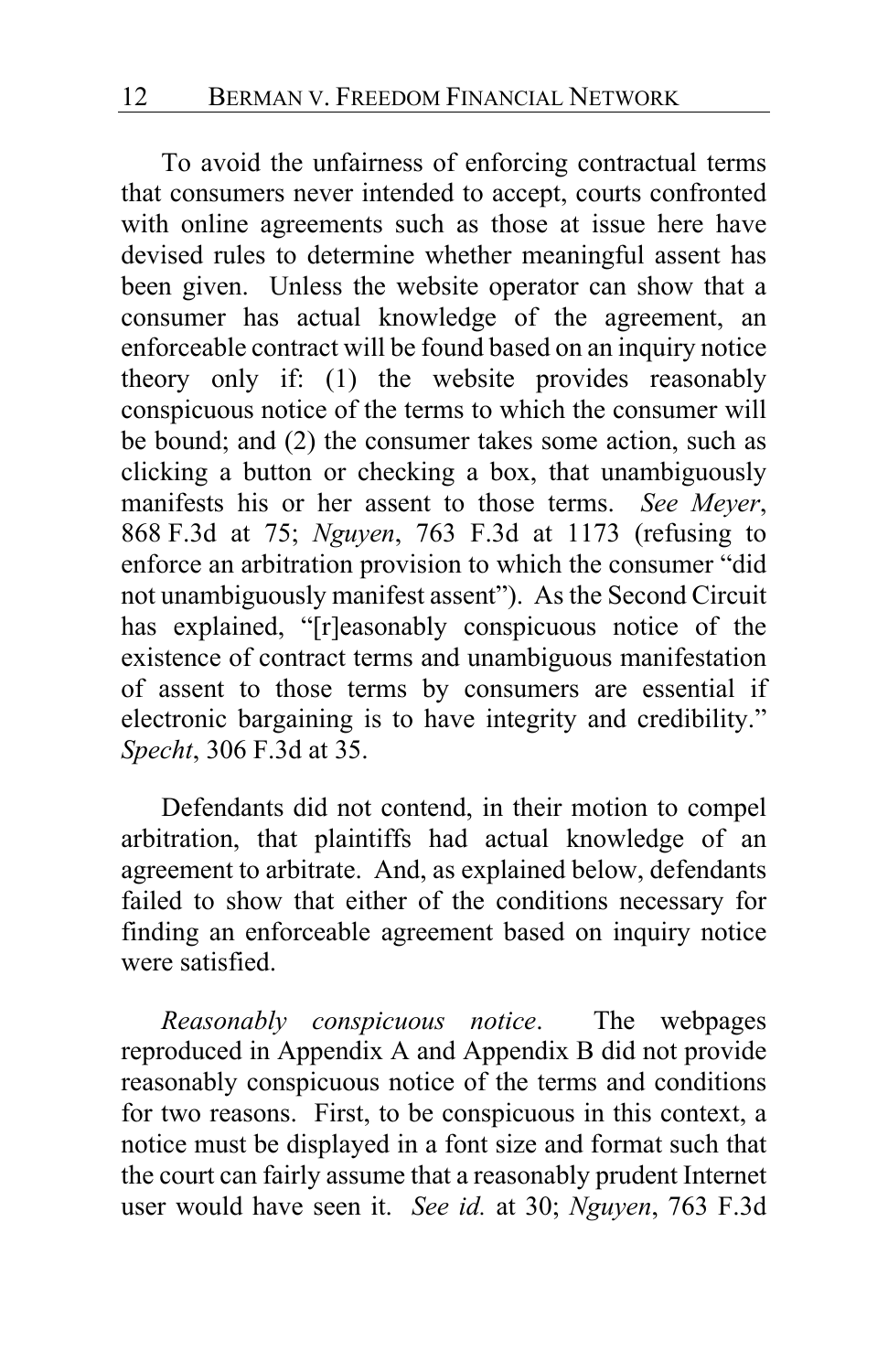<span id="page-12-0"></span>at 1177. The text disclosing the existence of the terms and conditions on these websites is the antithesis of conspicuous. It is printed in a tiny gray font considerably smaller than the font used in the surrounding website elements, and indeed in a font so small that it is barely legible to the naked eye. The comparatively larger font used in all of the surrounding text naturally directs the user's attention everywhere else. And the textual notice is further deemphasized by the overall design of the webpage, in which other visual elements draw the user's attention away from the barely readable critical text. Far from meeting the requirement that a webpage must take steps "to capture the user's attention and secure her assent," the design and content of these webpages draw the user's attention away from the most important part of the page. *Nguyen*, 763 F.3d at 1178 n.1.

Website users are entitled to assume that important provisions—such as those that disclose the existence of proposed contractual terms—will be prominently displayed, not buried in fine print. Because "online providers have complete control over the design of their websites," *Sellers v. JustAnswer LLC*, 289 Cal. Rptr. 3d 1, 16 (Ct. App. 2021), "the onus must be on website owners to put users on notice of the terms to which they wish to bind consumers," *Nguyen*, 763 F.3d at 1179. The designer of the webpages at issue here did not take that obligation to heart.

Second, while it is permissible to disclose terms and conditions through a hyperlink, the fact that a hyperlink is present must be readily apparent. Simply underscoring words or phrases, as in the webpages at issue here, will often be insufficient to alert a reasonably prudent user that a clickable link exists. *See Sellers*, 289 Cal. Rptr. 3d at 29. Because our inquiry notice standard demands conspicuousness tailored to the reasonably prudent Internet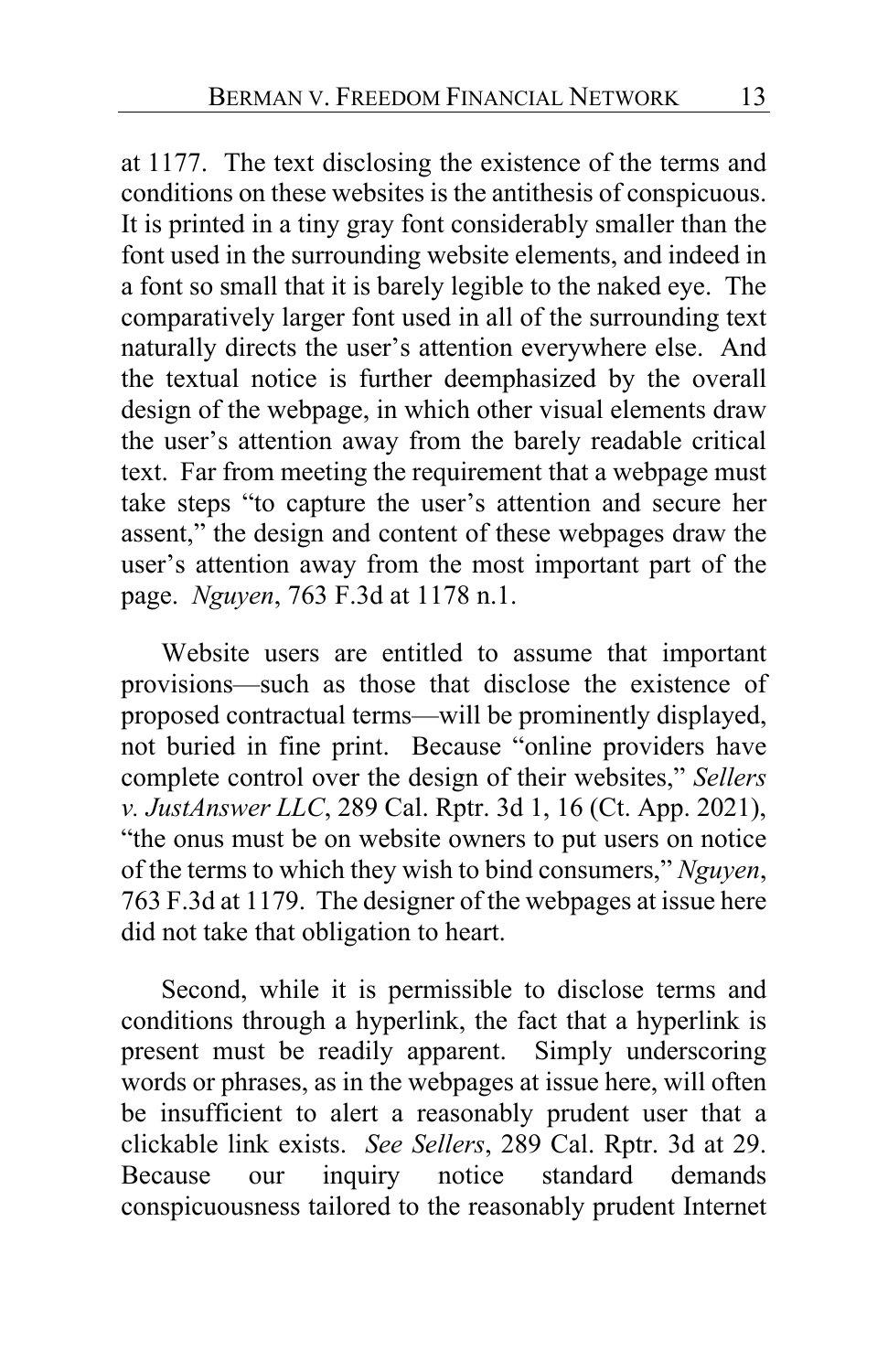user, not to the expert user, the design of the hyperlinks must put such a user on notice of their existence. *Nguyen*, 763 F.3d at 1177, 1179.

A web designer must do more than simply underscore the hyperlinked text in order to ensure that it is sufficiently "set apart" from the surrounding text. *Sellers*, 289 Cal. Rptr. 3d at 29. Customary design elements denoting the existence of a hyperlink include the use of a contrasting font color (typically blue) and the use of all capital letters, both of which can alert a user that the particular text differs from other plain text in that it provides a clickable pathway to another webpage. *See id.* (finding "Terms of Service" insufficiently conspicuous because it did not use all capital letters or contrasting font color). Consumers cannot be required to hover their mouse over otherwise plain-looking text or aimlessly click on words on a page in an effort to "ferret out hyperlinks." *Nguyen*, 763 F.3d at 1179. The failure to clearly denote the hyperlinks here fails our conspicuousness test. *Cf. Meyer*, 868 F.3d at 78–79 (finding hyperlinks reasonably conspicuous because they were both in blue and underlined).

*Unambiguous manifestation of assent*. In using the websites, Hernandez and Russell did not take any action that unambiguously manifested their assent to be bound by the terms and conditions. Defendants rely on plaintiffs' act of clicking on the large green "continue" buttons as manifestation of their assent, but merely clicking on a button on a webpage, viewed in the abstract, does not signify a user's agreement to anything. A user's click of a button can be construed as an unambiguous manifestation of assent only if the user is explicitly advised that the act of clicking will constitute assent to the terms and conditions of an agreement. *See Specht*, 306 F.3d at 29–30. The presence of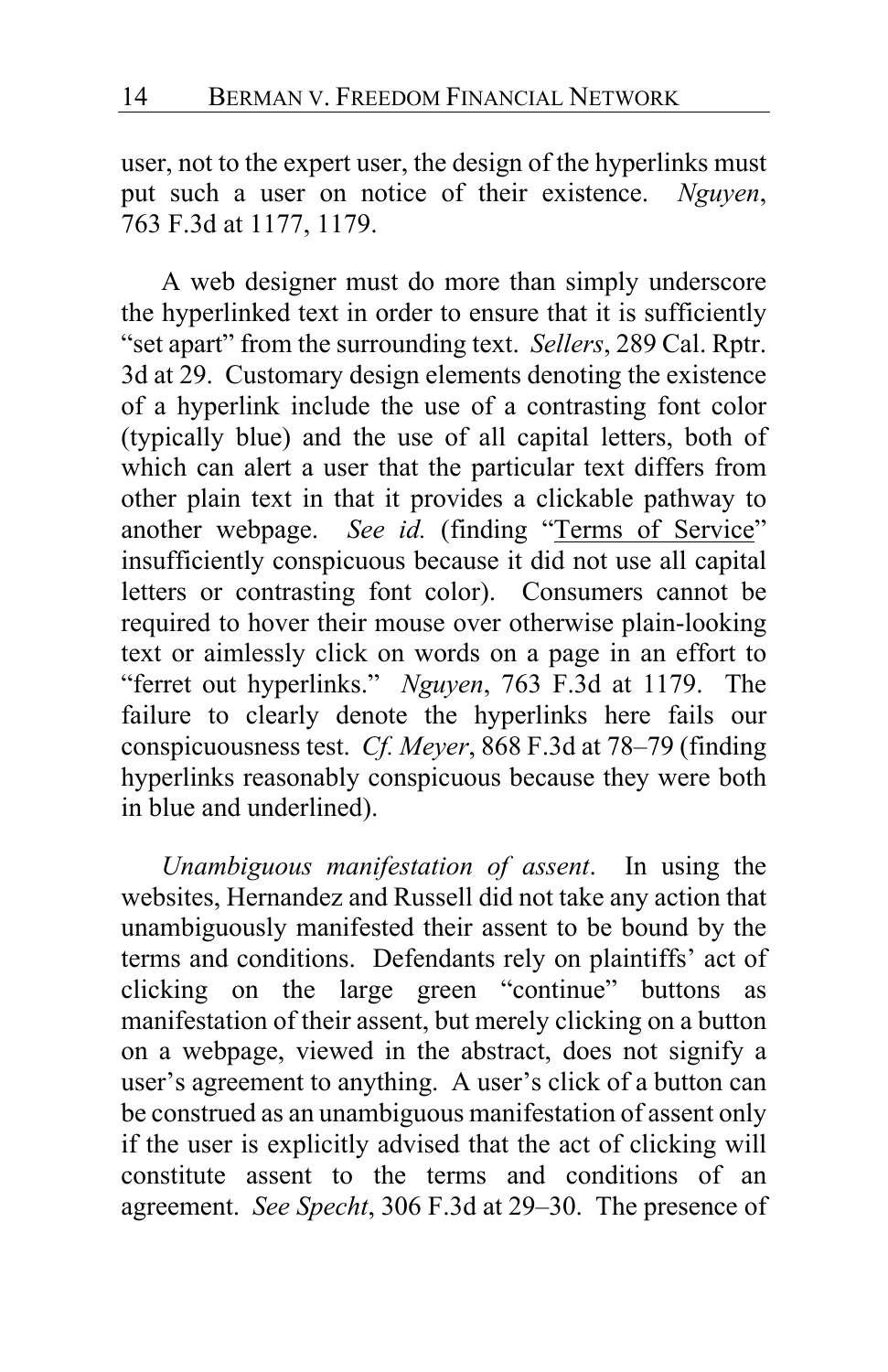"an explicit textual notice that continued use will act as a manifestation of the user's intent to be bound" is critical to the enforceability of any browsewrap-type agreement. *Nguyen*, 763 F.3d at 1177.

The webpages here did provide advisals concerning the terms and conditions in proximity to the "continue" buttons. On the webpage Russell visited, the notice appeared directly above the button, and on the webpage Hernandez visited it appeared above the button separated by several intervening lines of text. But "even close proximity of the hyperlink to relevant buttons users must click on—without more—is insufficient to give rise to constructive notice." *Id.* at 1179.

Rather, the notice must explicitly notify a user of the legal significance of the action she must take to enter into a contractual agreement. The notice did not do so here. Both webpages stated, "I understand and agree to the Terms  $\&$ Conditions," but they did not indicate to the user what action would constitute assent to those terms and conditions. Likewise, the text of the button itself gave no indication that it would bind plaintiffs to a set of terms and conditions. This notice defect could easily have been remedied by including language such as, "By clicking the Continue >> button, you agree to the Terms & Conditions." *See, e.g.*, *Meyer*, 868 F.3d at 78–80 (concluding that an enforceable agreement was formed where the mobile app explicitly warned, "By creating an Uber account, you agree to the TERMS OF SERVICE & PRIVACY POLICY").

Defendants assert that the presence of the phrase "which includes mandatory arbitration" in the textual notice distinguishes the webpages at issue here from those rejected by other courts. This argument is unavailing, as it fails to appreciate the key issue in this appeal. The question before us is not whether Hernandez and Russell may have been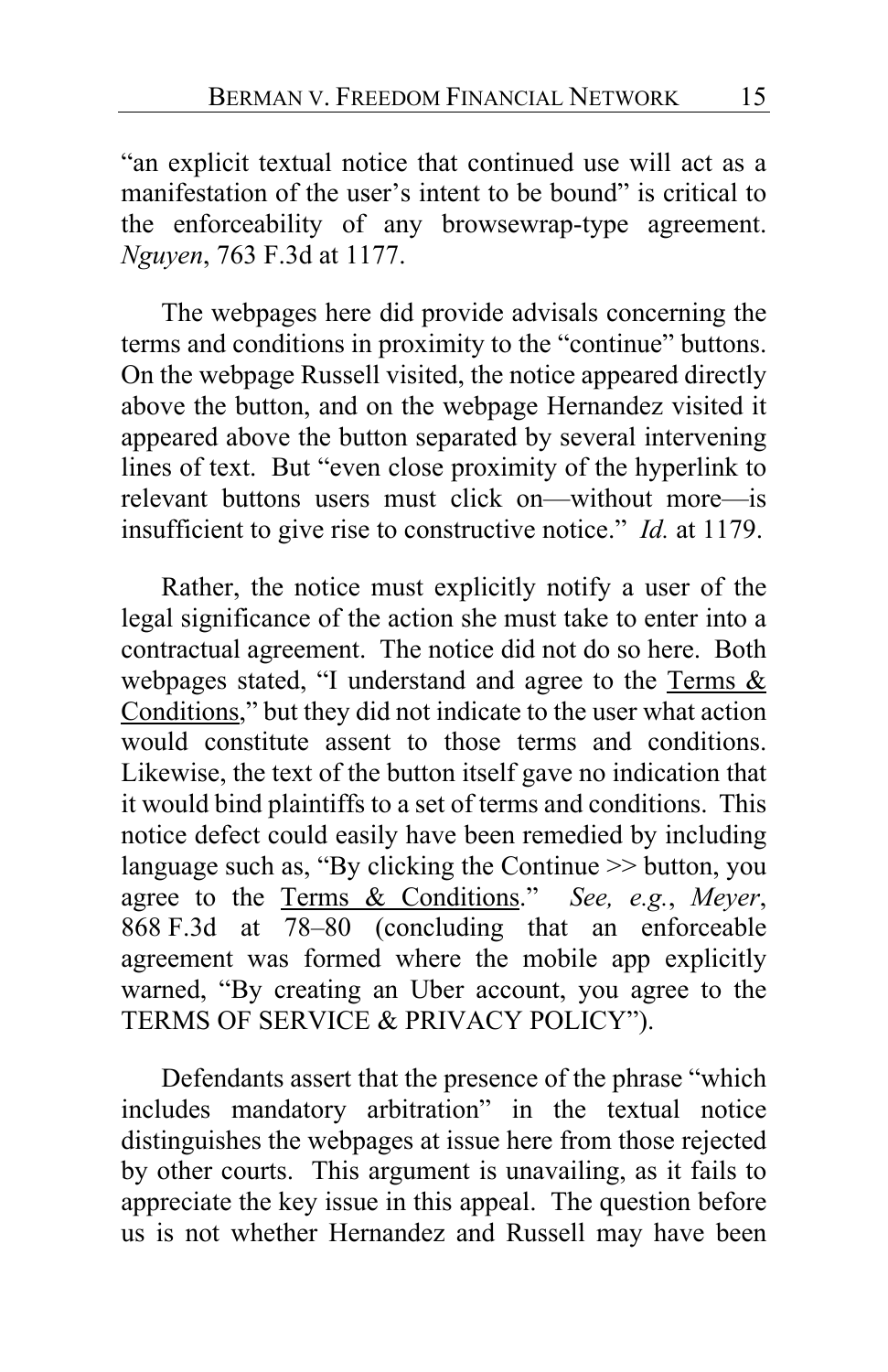aware of the mandatory arbitration provision in particular, but rather whether they can be deemed to have manifested assent to any of the terms and conditions in the first place. Because the textual notice was not conspicuous and did not explicitly inform Hernandez and Russell that by clicking on the "continue" button they would be bound by the terms and conditions, the presence of the words "which includes mandatory arbitration" in the notice is of no relevance to the outcome of this appeal.

We conclude that the design and content of the webpages Hernandez and Russell visited did not adequately call to their attention either the existence of the terms and conditions or the fact that, by clicking on the "continue" button, they were agreeing to be bound by those terms. The district court properly denied defendants' motion to compel arbitration because an enforceable agreement to arbitrate was never formed.

### III

Following the district court's denial of their motion to compel arbitration, defendants filed a motion for reconsideration, asserting that testimony from the depositions they took of Russell and Hernandez two months prior to the court's ruling was material to resolution of the motion to compel. The district court denied the reconsideration motion because defendants failed to act with reasonable diligence and, alternatively, because plaintiffs' deposition testimony was not materially different from the facts the court had already considered. Because we agree with the court's first rationale, we need not address the second.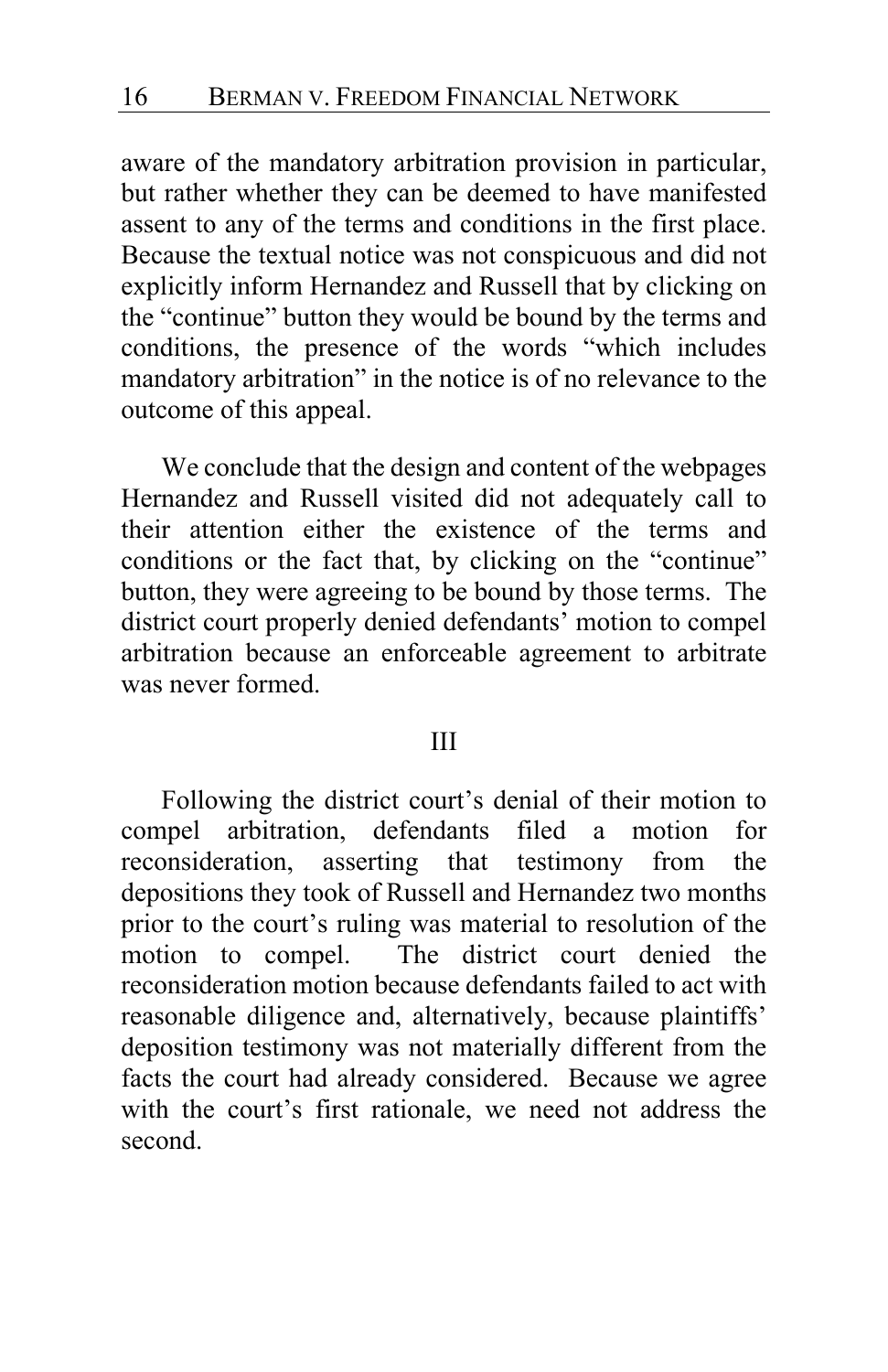A district court may, in its discretion, reconsider an interlocutory order denying a motion to compel arbitration. *See* Fed. R. Civ. P. 60(b); N.D. Cal. Civ. L.R. 7-9. However, reconsideration of such an order is an "extraordinary remedy, to be used sparingly in the interests of finality and conservation of judicial resources." *Kona Enterprises*, 229 F.3d at 890. Reconsideration motions may not be used to raise new arguments or introduce new evidence if, with reasonable diligence, the arguments and evidence could have been presented during consideration of the original ruling. *Id.*

As the district court explained, had defendants acted with reasonable diligence, plaintiffs' deposition testimony could have been presented to the court in connection with the motion to compel arbitration. Defendants could have deposed plaintiffs before filing the motion or before the close of briefing on the motion. During that period, the district court granted each extension of the briefing and discovery schedules the parties requested. Moreover, defendants could have submitted plaintiffs' deposition testimony at any point during the two-month period between the taking of the depositions and issuance of the court's order denying the motion to compel. Instead, defendants waited until after the court had issued its ruling to present the deposition testimony in support of their new theory that plaintiffs had actual knowledge of the hyperlinked terms and conditions. The district court did not abuse its discretion in concluding that defendants' "tactical decision not to submit the deposition testimony until after their motion was denied" failed to provide any basis for seeking reconsideration of the court's earlier ruling.

\* \* \*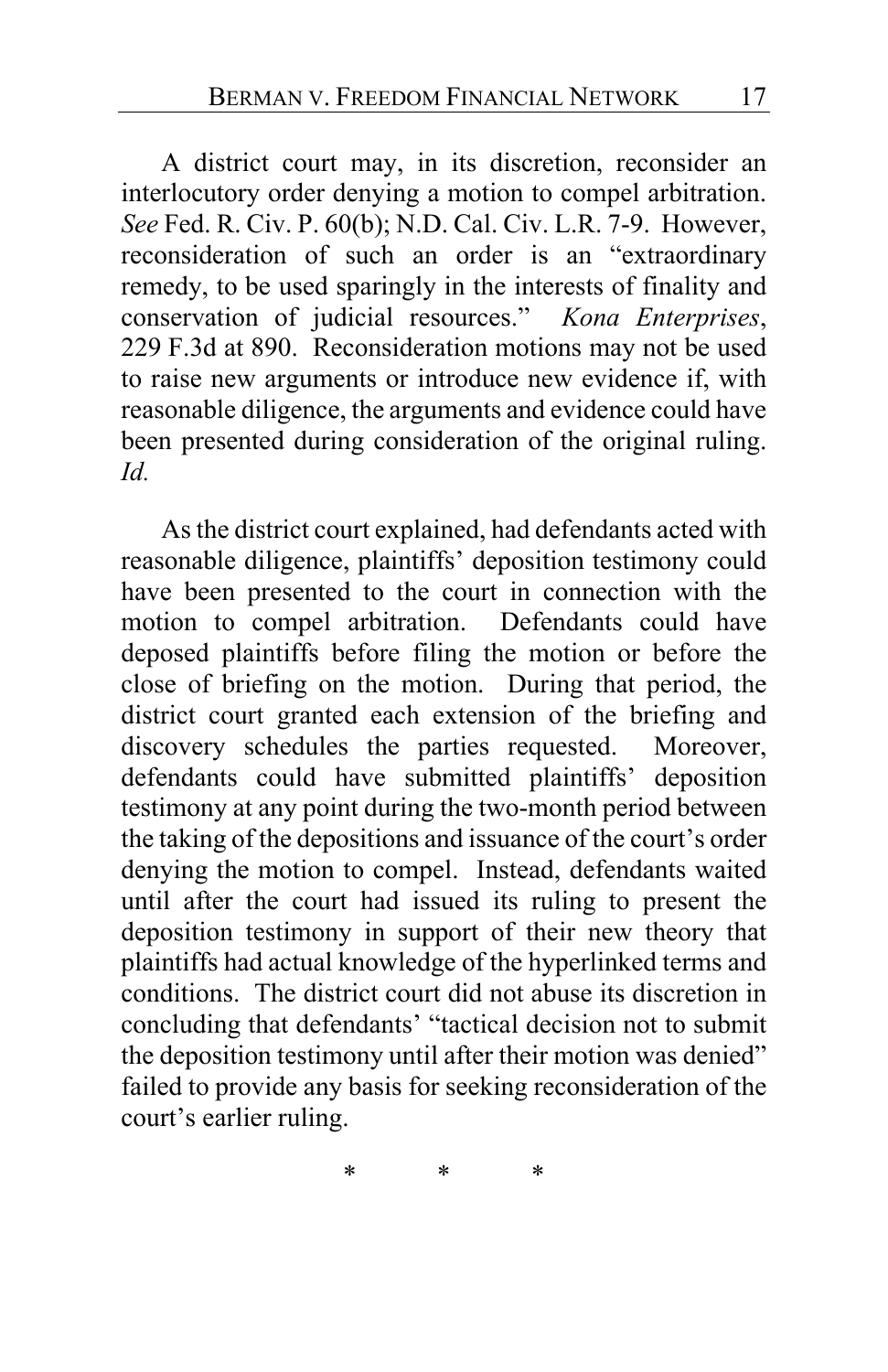We affirm the district court's denial of defendants' motion to compel arbitration and their motion for reconsideration.

### **AFFIRMED.**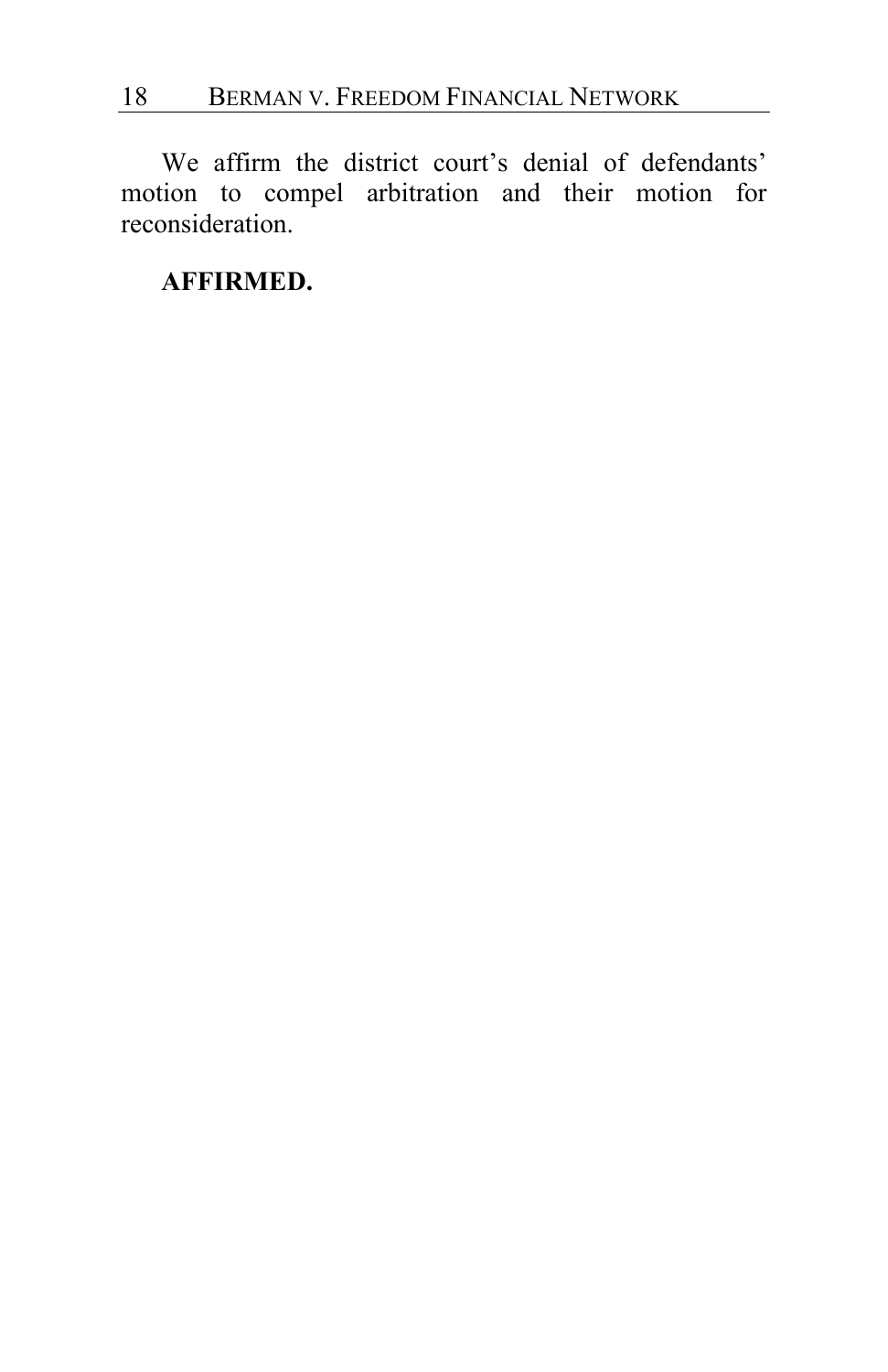## Appendix A

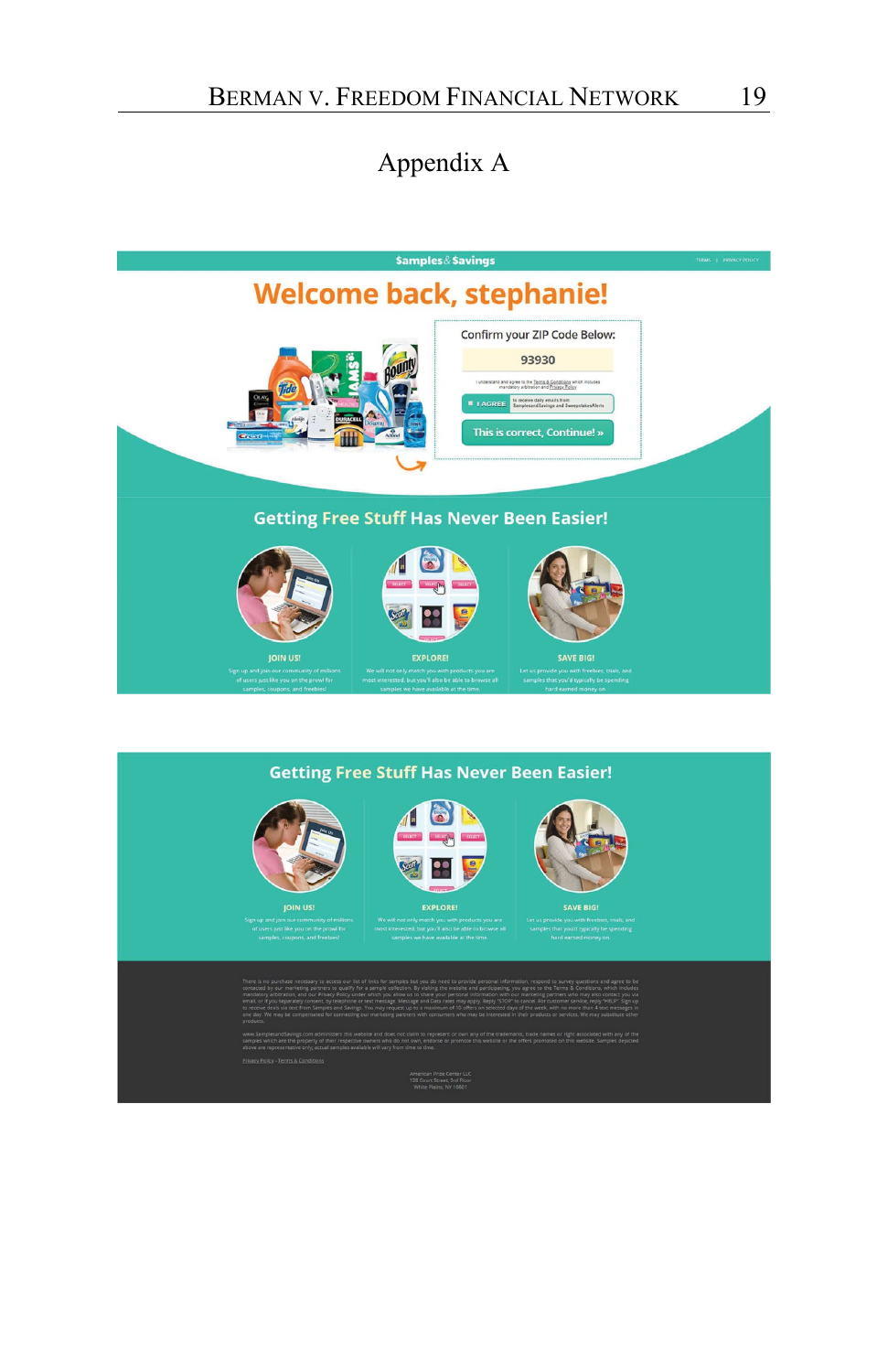# Appendix B

| <b>TARGET</b><br>\$100<br>σ<br>Item #5160300095421<br><b>The Common Service</b><br><b>Complete your shipping information</b><br>to continue towards your reward<br><b>First Name</b><br>Last Name<br><b>Street Address</b><br>ZIP Code<br>Telephone<br>Date of Birth:<br>1923<br>MM<br>DD<br><b>Select Gender:</b>                                                                                                                                                        |
|---------------------------------------------------------------------------------------------------------------------------------------------------------------------------------------------------------------------------------------------------------------------------------------------------------------------------------------------------------------------------------------------------------------------------------------------------------------------------|
|                                                                                                                                                                                                                                                                                                                                                                                                                                                                           |
|                                                                                                                                                                                                                                                                                                                                                                                                                                                                           |
|                                                                                                                                                                                                                                                                                                                                                                                                                                                                           |
|                                                                                                                                                                                                                                                                                                                                                                                                                                                                           |
|                                                                                                                                                                                                                                                                                                                                                                                                                                                                           |
|                                                                                                                                                                                                                                                                                                                                                                                                                                                                           |
|                                                                                                                                                                                                                                                                                                                                                                                                                                                                           |
|                                                                                                                                                                                                                                                                                                                                                                                                                                                                           |
|                                                                                                                                                                                                                                                                                                                                                                                                                                                                           |
|                                                                                                                                                                                                                                                                                                                                                                                                                                                                           |
|                                                                                                                                                                                                                                                                                                                                                                                                                                                                           |
|                                                                                                                                                                                                                                                                                                                                                                                                                                                                           |
|                                                                                                                                                                                                                                                                                                                                                                                                                                                                           |
| Male                                                                                                                                                                                                                                                                                                                                                                                                                                                                      |
| Female<br>I understand and agree to the Terms & Conditions<br>which includes mandatory arbitration and Privacy Policy                                                                                                                                                                                                                                                                                                                                                     |
|                                                                                                                                                                                                                                                                                                                                                                                                                                                                           |
| <b>Continue »</b>                                                                                                                                                                                                                                                                                                                                                                                                                                                         |
| <b>Express Shipping</b>                                                                                                                                                                                                                                                                                                                                                                                                                                                   |
| NATI C NAL CONSUMER CENTER                                                                                                                                                                                                                                                                                                                                                                                                                                                |
| Program Requirements - Updated Match 23, 2017. To carn an experiments - Updated Match 23, 2017. To carn an experiment of the state of the state of the state of the state of the state of the state of the state of the state<br>organized as and how to cancel. We reserve the right and<br>statistical product of equation of problems and the results of the<br>statistical problems and cancel and the case of the case of the case of<br>$\sim$ 10.00000000000000000 |
| By participating, you agree to the Terms & Conditions which<br>includes mandatory arbitration and Privacy, Policy which includes<br>your consent to our sharing your personally identifiable information<br>with our Marketing Partners                                                                                                                                                                                                                                   |
| RewardZone USA administers this website and does not claim to<br>represent or own any of the tradematics, trademames or rights<br>associated with the displayed brands or any of the incentives which<br>are the property of their resp                                                                                                                                                                                                                                   |
| Member Support - Prize Status - Privacy Policy - Terms &                                                                                                                                                                                                                                                                                                                                                                                                                  |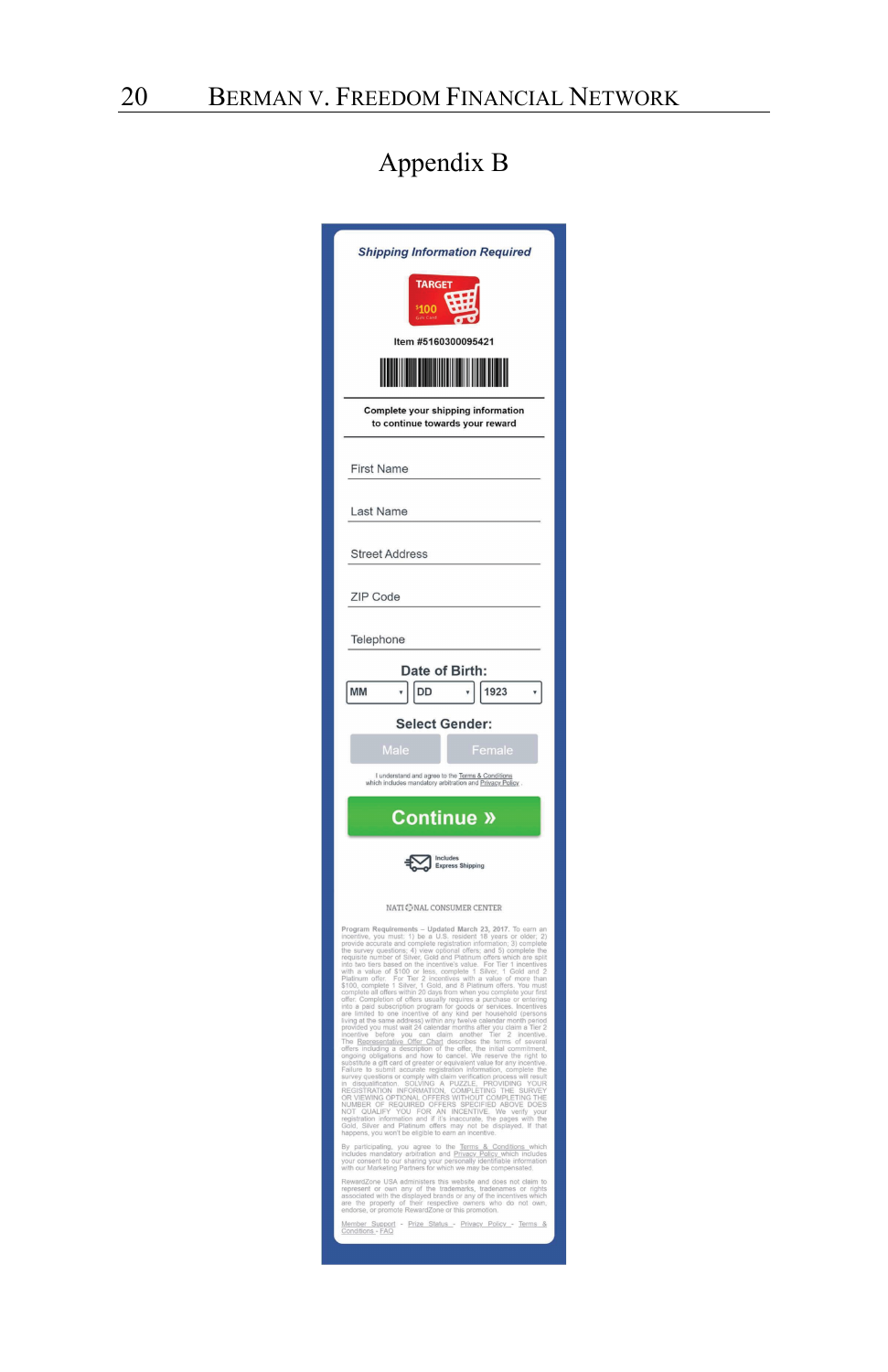BAKER, Judge, concurring:

I join Parts I and III of Judge Watford's opinion for the Court. Although my colleagues and I reach the same destination, I would take a different route, one that first walks through the applicable choice-of-law analysis and then, based on that analysis, relies more on recent decisions of the California Court of Appeal. Those decisions establish that the websites here contain "sign-in wrap" agreements, which—as this case illustrates—tempt fate under California law.

I

"In determining the validity of an agreement to arbitrate, federal courts should apply ordinary state-law principles that govern the formation of contracts." *Pokorny v. Quixtar, Inc.*, 601 F.3d 987, 994 (9th Cir. 2010) (cleaned up and quoting *Ferguson v. Countrywide Credit Indus., Inc.*, 298 F.3d 778, 782 (9th Cir. 2002)). The first issue here is what body of state law governs whether the parties agreed to arbitration. The parties agree that California and New York are the options and further agree that there is no material difference between the applicable law of those jurisdictions. But when asked at argument which state's law would apply if forced to choose, plaintiffs asserted California and defendants asserted New York. My colleagues decline to decide this issue because, like the parties, they conclude that both California and New York law dictate the same outcome. *Ante* at [10](#page-9-1) (citing *Nguyen v. Barnes & Noble, Inc.*, 763 F.3d 1171 (9th Cir. 2014)).

I am not sure this is correct at the margins in this evolving and fact-bound area. I also think that due respect for state courts should lead us to begin by identifying the relevant jurisdiction and then determining its law as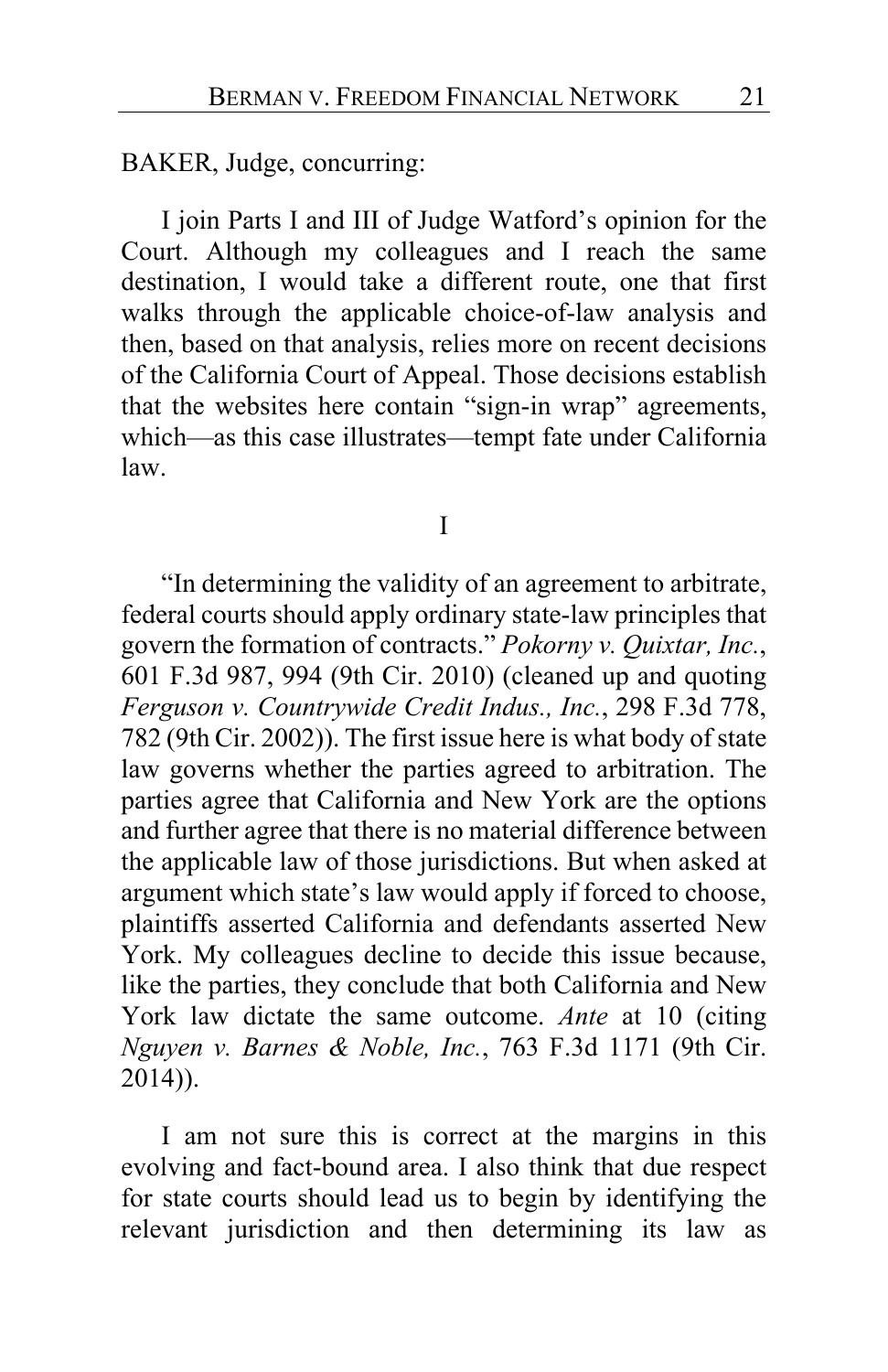enunciated by those courts. *Cf*. 19 Wright & Miller, *Federal Practice and Procedure* § 4507 (3d ed. 2021) ("Because of the important federalism concerns implicated in the application of state law by the federal courts, the accurate ascertainment of that law is extremely important."). We are messengers, not catalysts, of state law.

### A

"Before a federal court may apply state-law principles to determine the validity of an arbitration agreement, it must determine which state's laws to apply." *Pokorny*, 601 F.3d at 994. If we were sitting in diversity, it is long-settled that we would apply the choice-of-law rules of the forum statute—here, California—to resolve whether the parties agreed to arbitrate their dispute. *See, e.g.*, *Patton v. Cox*, 276 F.3d 493, 495 (9th Cir. 2002) ("When a federal court sits in diversity, it must look to the forum state's choice of law rules to determine the controlling substantive law.").

But because we exercise our federal-question jurisdiction here, $<sup>1</sup>$  $<sup>1</sup>$  $<sup>1</sup>$  the selection of choice-of-law principles</sup> is not so straightforward. "[T]here is some inconsistency" in our circuit precedent "as to whether federal courts [in federal-question cases] should apply federal common law choice-of-law principles or the choice-of-law principles of the forum state when the particular issue is governed by substantive state law." *Setty v. Shrinivas Sugandhalaya LLP*, 986 F.3d 1139, 1148 (9th Cir.) (Bea, J., dissenting),

<span id="page-21-0"></span><sup>&</sup>lt;sup>1</sup> Plaintiffs brought this suit under the Telephone Consumer Protection Act (TCPA), 47 U.S.C. § 227. It permits concurrent federal and state court jurisdiction over private-party claims such as those brought by plaintiffs here. *See Mims v. Arrow Fin. Servs., LLC*, 565 U.S. 368, 379–87 (2012).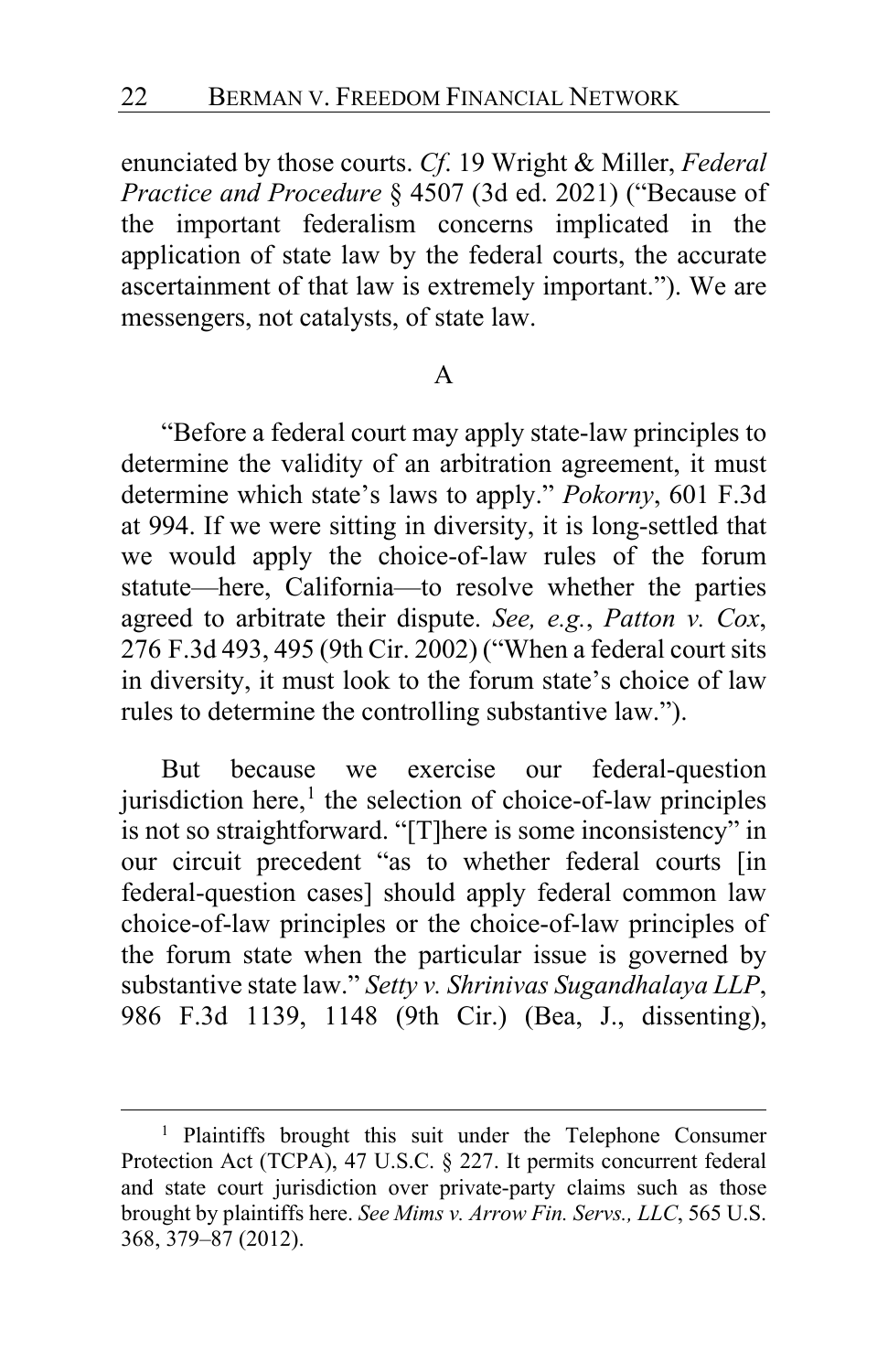*withdrawn on denial of reh'g en banc*, 998 F.3d 897 (9th Cir. 2021).

"For bankruptcy cases founded on federal question jurisdiction, we have opted to use federal choice-of-law rules to determine which state law to apply to pendent state claims." *Id*. (citing *In re Lindsay*, 59 F.3d 942, 948 (9th Cir. 1995)). And in some federal-question contexts outside of bankruptcy, we have applied federal choice-of-law rules to state-law issues. *See, e.g.*, *Huynh v. Chase Manhattan Bank*, 465 F.3d 992, 997 (9th Cir. 2006) (characterizing circuit precedent as standing for the general proposition that "where jurisdiction is not premised on diversity of citizenship, federal common law governs" and applying that law to determine which state's limitations period to use).

But in other federal-question contexts, "when the particular issue is ultimately determined by state rather than federal law . . . , the Ninth Circuit and the lower courts have sometimes applied the forum state's choice-of-law rule." *Setty*, 986 F.3d at 1149 (Bea, J., dissenting) (citing *SEC v. Elmas Trading Corp.*, 683 F. Supp. 743, 748 (D. Nev. 1987), *aff'd w/o opinion*, 865 F.2d 265 (9th Cir. 1988), and *Paracor Fin., Inc. v. Gen. Elec. Cap. Corp.*, 96 F.3d 1151, 1164 (9th Cir. 1996)). *Paracor* involved supplemental state-law claims, and later in *Pokorny* (which, as here, was a federalquestion case) we followed *Paracor* in applying forum state choice-of-law rules to the state-law question of whether the parties agreed to arbitrate their dispute. *See Pokorny*, 601 F.3d at 994.

I think analysis of the Supreme Court's decisions resolves our intra-circuit conflict and favors applying forum state choice-of-law rules to state-law issues arising in federal-question cases, at least where Congress has vested concurrent jurisdiction in state and federal courts. In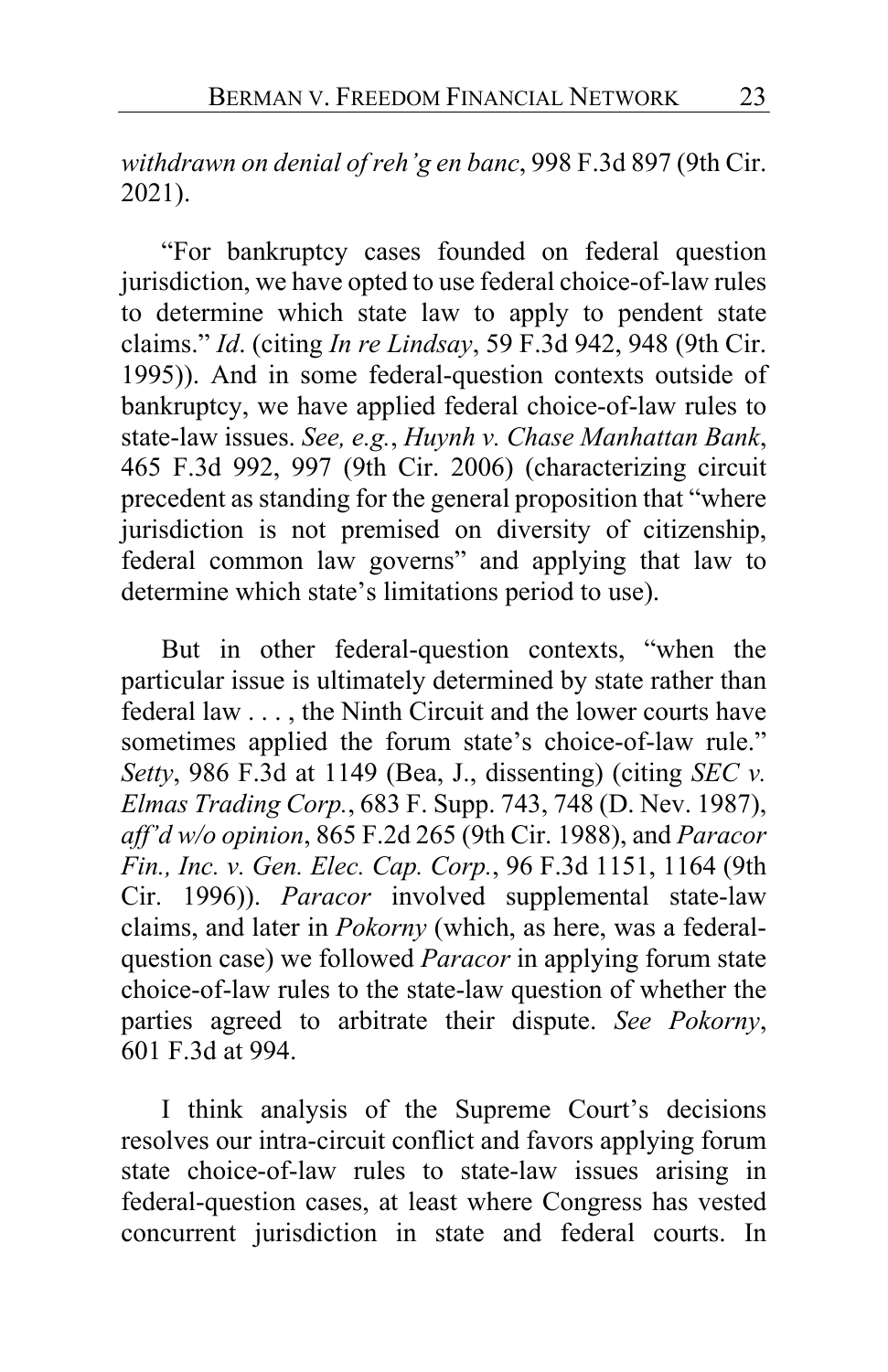enacting federal law, "Congress acts . . . against the background of the total *corpus juris* of the states . . . ." *Atherton v. FDIC*, 519 U.S. 213, 218 (1997) (ellipses in original) (cleaned up and quoting *Wallis v. Pan Am. Petroleum Corp.*, 384 U.S. 63, 68 (1966)). "Thus, normally, when courts decide to fashion rules of federal common law, 'the guiding principle is that a significant conflict between some federal policy or interest and the use of state law . . . must first be specifically shown." *Id*. (ellipsis in original) (quoting *Wallis*, 384 U.S. at 68); *see also O'Melveny & Myers v. FDIC*, 512 U.S. 79, 87 (1994) ("Cases in which judicial creation of a special federal rule would be justified" are "few and restricted, limited to situations where there is a significant conflict between some federal policy or interest and the use of state law.") (cleaned up).

Where, as here, Congress vests concurrent jurisdiction in state and federal courts to hear federal causes of action, absent any statutory indication to the contrary it implicitly authorizes state courts to apply their own choice-of-law rules to state-law issues arising in such cases. This implied authorization necessarily signifies that federal courts' application of forum state choice-of-law rules to state-law issues arising under those same statutes does not conflict with any federal policy or interest. *Cf. A.I. Trade Fin., Inc. v. Petra Int'l Banking Corp.*, 62 F.3d 1454, 1464 (D.C. Cir. 1995) ("The Supreme Court has decreed that in the absence of federal legislation there shall be what one might call 'vertical uniformity': a suit in federal court shall be handled as it would be in the courts of the state where that federal court sits."). For that reason, given the TCPA's silence on the matter we should apply the choice-of-law rules of the forum state—here, California—to resolve the state-law issue of whether the parties agreed to arbitrate plaintiffs' federal claims. In other words, we should apply the same choice-of-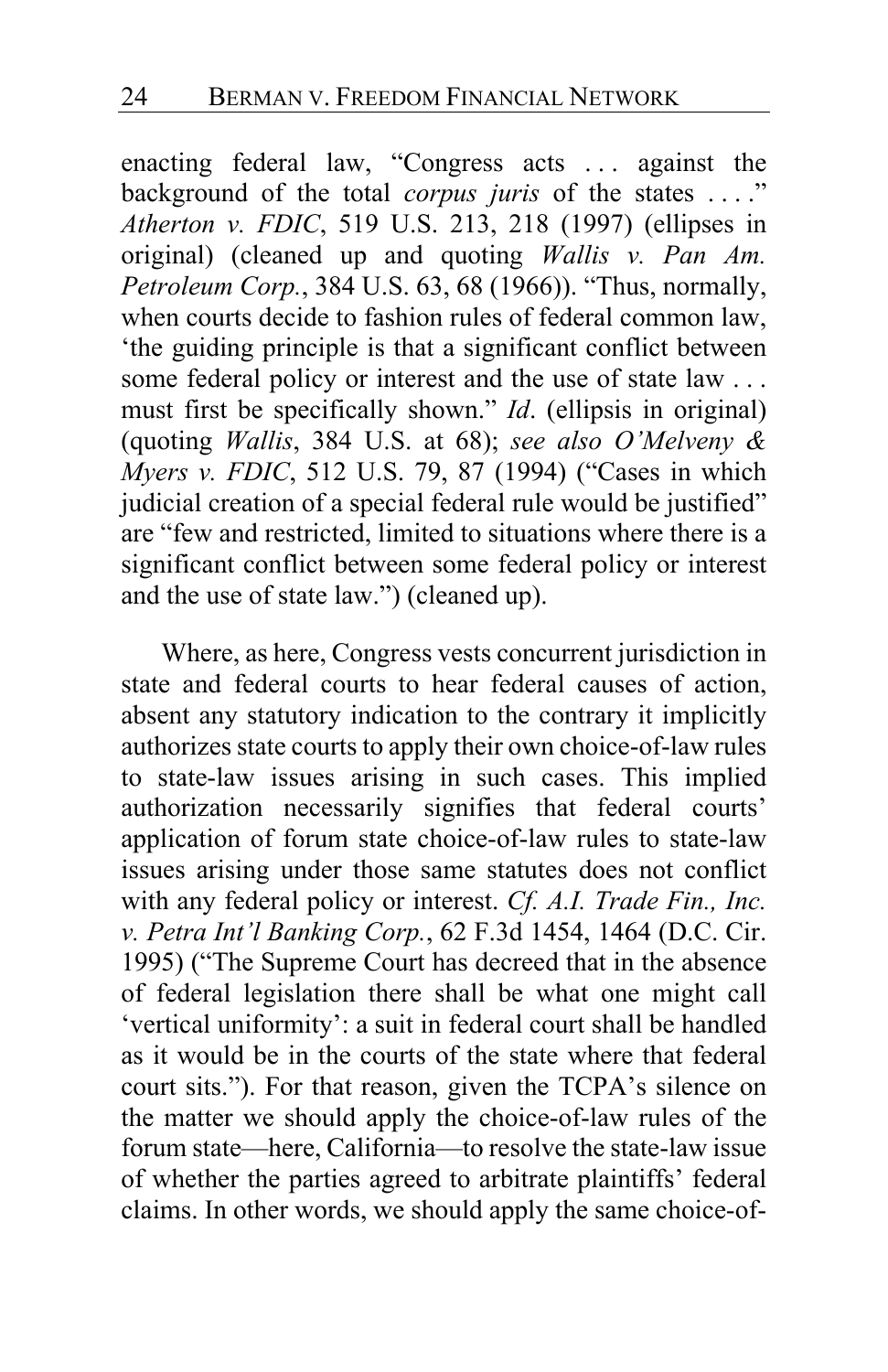law rules that we would apply in a diversity case, or to supplemental state-law claims.

#### B

Under California choice-of-law principles, "when there is no advance agreement on applicable law, but the action involves the claims of residents from outside California, the trial court may analyze the governmental interests of the various jurisdictions involved to select the most appropriate law." *Wash. Mut. Bank, FA v. Super. Ct.*, 15 P.3d 1071, 1077  $(Cal. 2001).<sup>2</sup>$  $(Cal. 2001).<sup>2</sup>$  $(Cal. 2001).<sup>2</sup>$  This analysis has three steps.

First, a court will apply California substantive law unless the party timely invoking another state's law "show[s] it materially differs from the law of California." *Wash. Mut.*, 15 P.3d at 1080. If the states' laws are identical, the court applies California law. *Id.* Second, if the laws are materially

<span id="page-24-0"></span><sup>2</sup> The California Court of Appeal has held that "notwithstanding the application of the governmental interest analysis to other choice-of-law issues," the "choice-of-law rule in Civil Code section 1646 determines the law governing the interpretation of a contract." *Frontier Oil Corp. v. RLI Ins. Co.*, 63 Cal. Rptr. 3d 816, 835 (Ct. App. 2007). Section 1646 provides that "[a] contract is to be interpreted according to the law and usage of the place where it is to be performed; or, if it does not indicate a place of performance, according to the law and usage of the place where it is made." Cal. Civ. Code § 1646. Because § 1646 presupposes the existence of a contract, it is inapplicable to the antecedent question of whether the parties formed a valid contract. *See Glob. Commodities Trading Grp., Inc. v. Beneficio de Arroz Choloma, S.A*., 972 F.3d 1101, 1111 (9th Cir. 2020) ("Section 1646 governs only the interpretation of contractual terms. . . . [A]ll other issues in a contract dispute, including the validity of a contract, are governed by governmental interest analysis."); *Miller v. Stults*, 300 P.2d 312, 318 (Cal. App. 1956) (stating that "[t]he rules stated in" § 1646 and related provisions "govern the interpretation of contracts which might otherwise be uncertain, not the formation of contracts").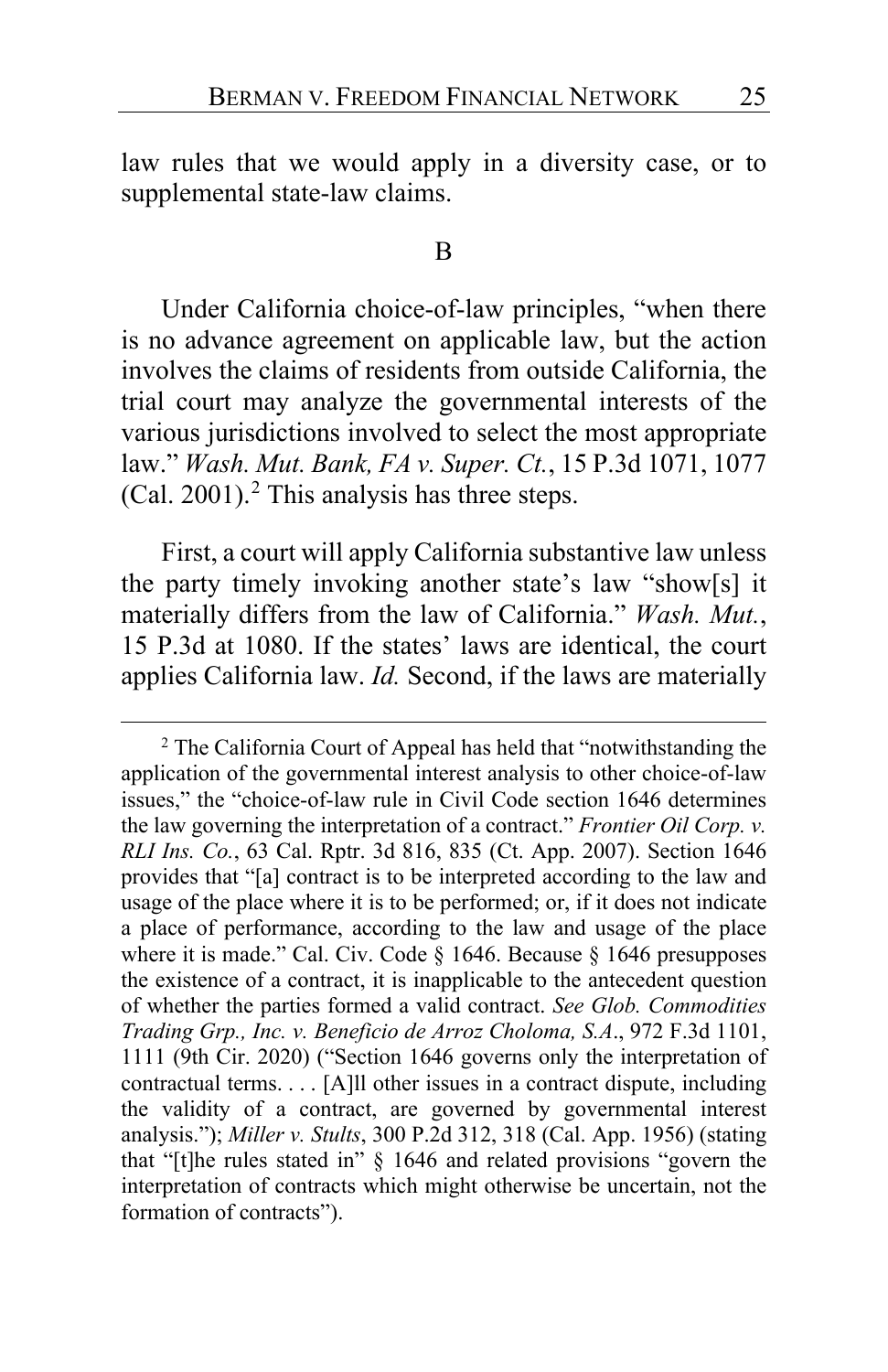different, the court must "determine what interest, if any, each state has in having its own law applied to the case." *Id.* Finally, "[o]nly if the trial court determines that the laws are materially different *and* that each state has an interest in having its own law applied, thus reflecting an actual conflict, must the court take the final step and select the law of the state whose interests would be 'more impaired' if its law were not applied." *Id.* at 1081 (emphasis in original).

Here, step one resolves the issue because while defendants (if forced to choose) urge us to apply New York's law instead of California's, they have not met their burden of identifying differences in the applicable law of both states. We must therefore apply California law.

In so doing, we must apply the law as enunciated by the California Supreme Court. *Vestar Dev. II, LLC v. Gen. Dynamics Corp.*, 249 F.3d 958, 960 (9th Cir. 2001). Absent any such authority, we "must predict how the highest state court would decide the issue using intermediate appellate court decisions, decisions from other jurisdictions, statutes, treatises, and restatements as guidance." *Id*. (quoting *Lewis v. Tel. Emps. Credit Union*, 87 F.3d 1537, 1545 (9th Cir. 1996)). But "where there is no convincing evidence that the state supreme court would decide differently, a federal court is obligated to follow the decisions of the state's intermediate appellate courts." *Id*. (quoting *Lewis*, 87 F.3d at 1545); *see also Hayes v. Cnty. of San Diego*, 658 F.3d 867, 872 (9th Cir. 2011) (same).

As the California Supreme Court has not yet addressed internet contract formation, and as I am unaware of any evidence suggesting that it would decide these questions any differently, I would decide this case based on two relevant published decisions of the California Court of Appeal.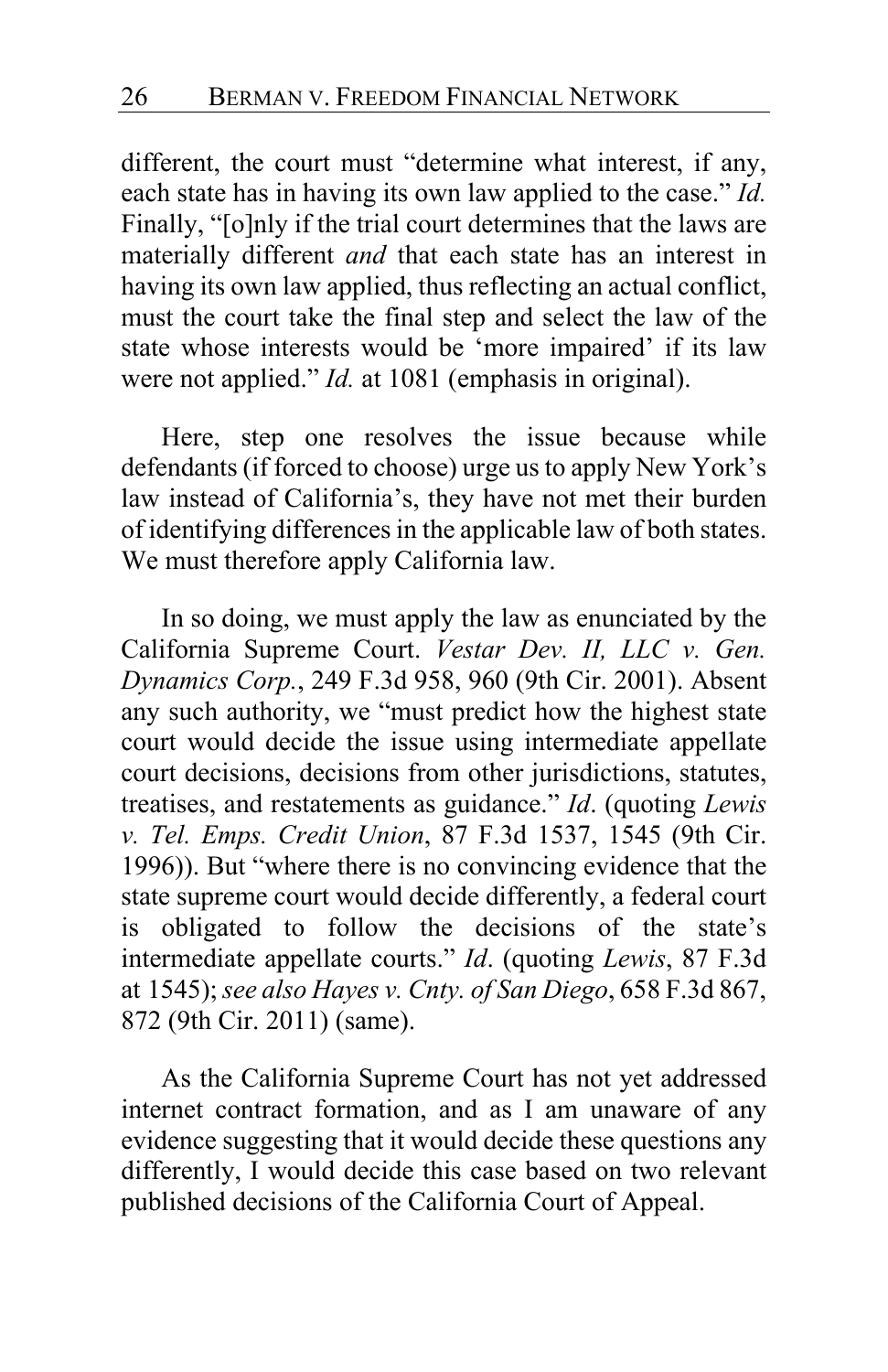### II

The first relevant state court decision is *Long v. Provide Commerce, Inc.*, 200 Cal. Rptr. 3d 117 (Ct. App. 2016). In that case, a user of ProFlowers.com argued that an arbitration provision in a website's terms and conditions was unenforceable for lack of notice.

*Long* began with first principles. Federal and state policies favoring arbitration cannot compel someone to arbitrate when he has not agreed to do so, *id.* at 122 (citing *Freeman v. State Farm Mut. Auto. Ins. Co.*, 535 P.2d 341, 346 (Cal. 1975)), and e-commerce "has not fundamentally changed the requirement that mutual manifestation of assent, whether by written or spoken word, is the touchstone of contract," *id.* (cleaned up) (citing *Nguyen*, 763 F.3d at 1175). "California law is clear—an offeree, regardless of apparent manifestation of his consent, is not bound by inconspicuous contractual provisions of which he was unaware, contained in a document whose contractual nature is not obvious." *Id.* (cleaned up).

*Long* then noted the distinction between

"clickwrap" (or "click-through") agreements, in which website users are required to click on an "I agree" box after being presented with a list of terms and conditions of use; and "browsewrap" agreements, where a website's terms and conditions of use are generally posted on the website via a hyperlink at the bottom of the screen.

*Id*. at 123 (quoting *Nguyen*, 763 F.3d at 1175–76). "[A]bsent actual notice, 'the validity of a browsewrap agreement turns on whether the website puts a reasonably prudent user on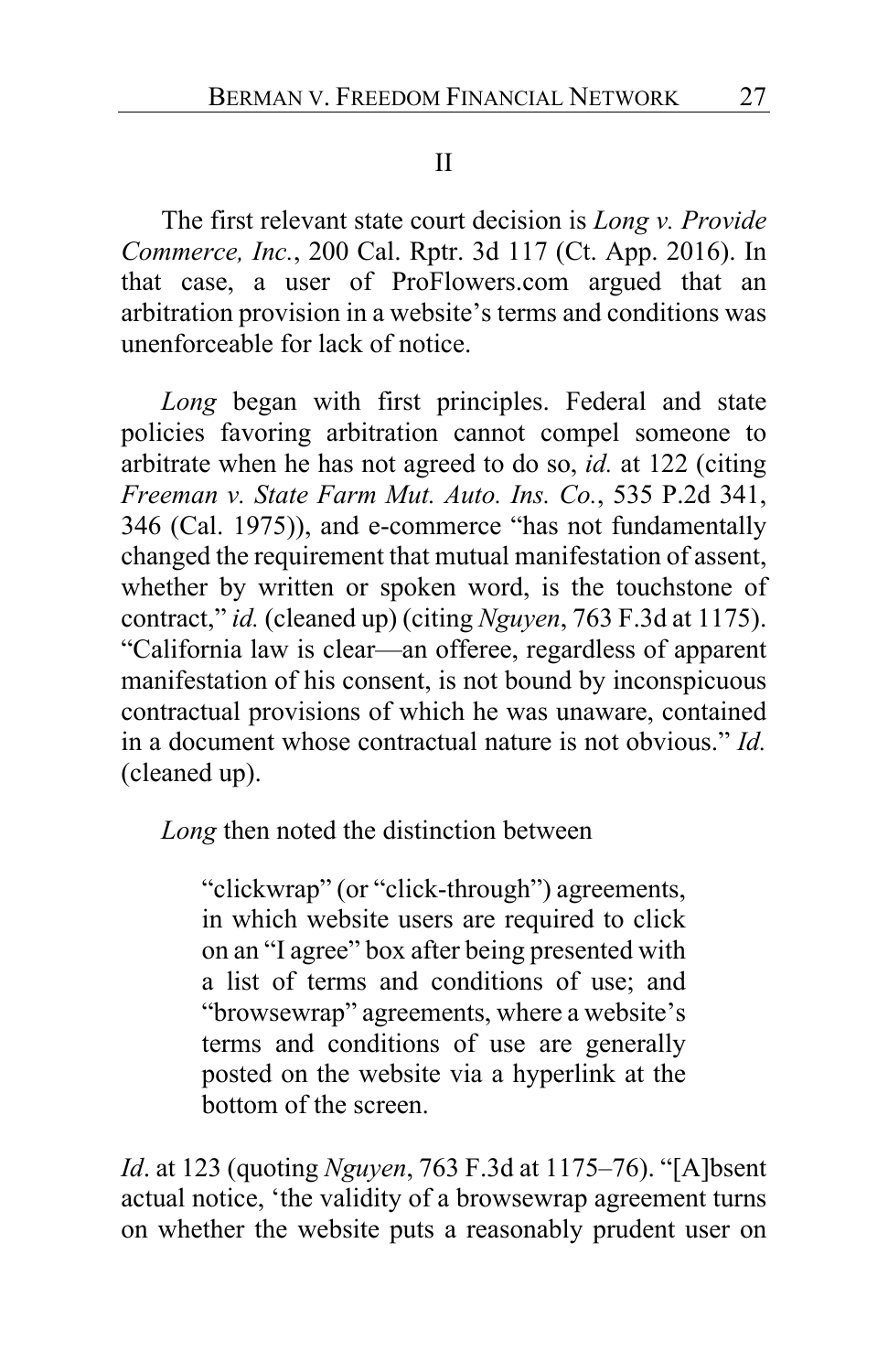inquiry notice of the terms of the contract." *Id*. (cleaned up) (quoting *Nguyen*, 763 F.3d at 1177).

*Long* involved a browsewrap agreement where the website's hyperlinked terms of use were buried at the bottom of the relevant webpages and confirming emails. The court noted that "what sort of Web site design elements would be necessary or sufficient to deem a browsewrap agreement valid in the absence of actual notice" was an issue of first impression under California law, and accordingly said it would be "largely guided" by the reasoning in *Nguyen* and *Specht v. Netscape Communications Corp.*, 306 F.3d 17 (2d Cir. 2002). *Id.* at 124. Applying these decisions, *Long* held that the website's hyperlinks to the terms of use—"their placement, color, size, and other qualities relative to the ProFlowers.com Web site's overall design—[were] simply too inconspicuous" to put reasonably prudent users on inquiry notice. *Id.* at 125–26.

"While the lack of conspicuousness" of the terms of use resolved the case, *id.* at 126, *Long* went further and approved *Nguyen*'s conclusion that if browsewrap is to be enforceable, "a textual notice should be required to advise consumers that continued use of a Web site will constitute the consumer's agreement to be bound by the Web site's terms of use." *Id.* at 126 (citing *Nguyen*, 763 F.3d at 1178–79). The court reasoned that merely placing a hyperlink in a "prominent or conspicuous place" is not enough because "the phrase 'terms of use' may have no meaning or a different meaning to a large segment of the Internet-using public." *Id.* at 126–27. *Long* thereby endorsed "the bright line rule established by *Nguyen*" as to textual notice, which "is necessary to ensure that Internet consumers are on inquiry notice of a browsewrap agreement's terms, regardless of each consumer's degree of technological savvy." *Id.* at 127. Thus,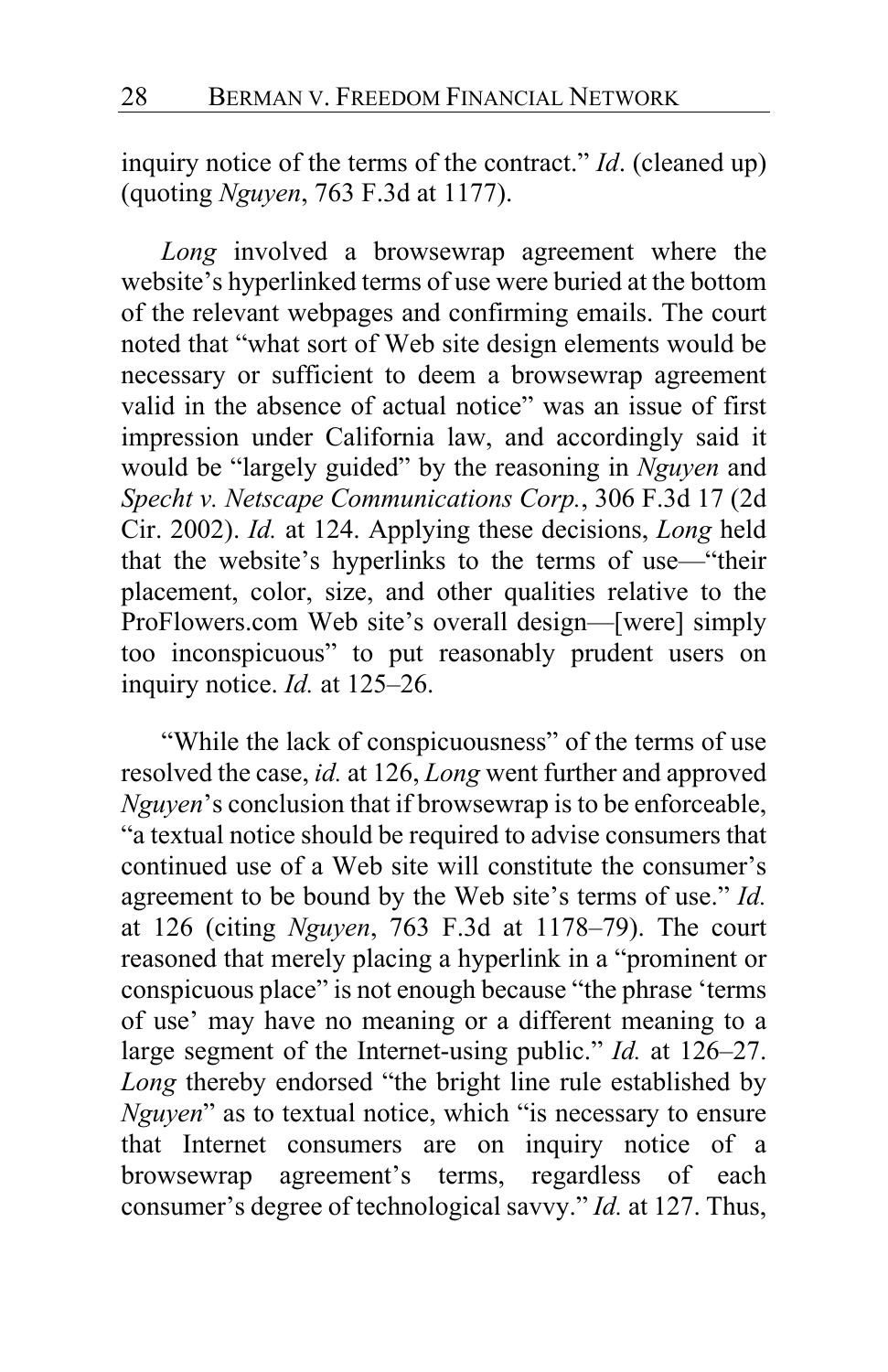"[o]nline retailers would be well-advised to include a conspicuous textual notice with their terms of use hyperlinks going forward." *Id.*

A recent California Court of Appeal decision builds on *Long* and further develops state law in this area. In *Sellers v. JustAnswer LLC*, 289 Cal. Rptr. [3](#page-28-0)d 1 (Ct. App. 2021),<sup>3</sup> *petition for review filed*, No. S273056 (Cal. Feb. 8, 2022), the court—drawing on a scholarly opinion by Judge Weinstein, *see Berkson v. Gogo LLC*, 97 F. Supp. 3d 359, 394–401 (E.D.N.Y. 2015)—helpfully classifies internet contract formation "by the way in which the user purportedly gives [her] assent to be bound by the associated terms: browsewraps, clickwraps, scrollwraps, and sign-in wraps." *Sellers*, 289 Cal. Rptr. 3d at 15. Those four ways are as follows:

> A "*browsewrap*" agreement is one in which an internet user accepts a website's terms of use merely by browsing the site. A "*clickwrap*" agreement is one in which an internet user accepts a website's terms of use by clicking an 'I agree' or 'I accept' button, with a link to the agreement readily available. A "*scrollwrap*" agreement is like a "clickwrap," but the user is presented with the agreement and must physically scroll to

<span id="page-28-0"></span><sup>3</sup> The Court of Appeal issued *Sellers* after we heard argument in this case. It "involved a \$5 'trial' that automatically enrolled allegedly unwitting consumers in a more expensive recurring monthly membership." *Id.* at 5. The California Automatic Renewal Law, Cal. Bus. & Prof. Code §§ 17,600 *et seq.*, therefore applied and the court applied statutory standards. *See* 289 Cal. Rptr. 3d at 26–28. The court, however, also applied *Long* and the relevant federal cases addressing the sufficiency of inquiry notice. *See id.* at 28–30.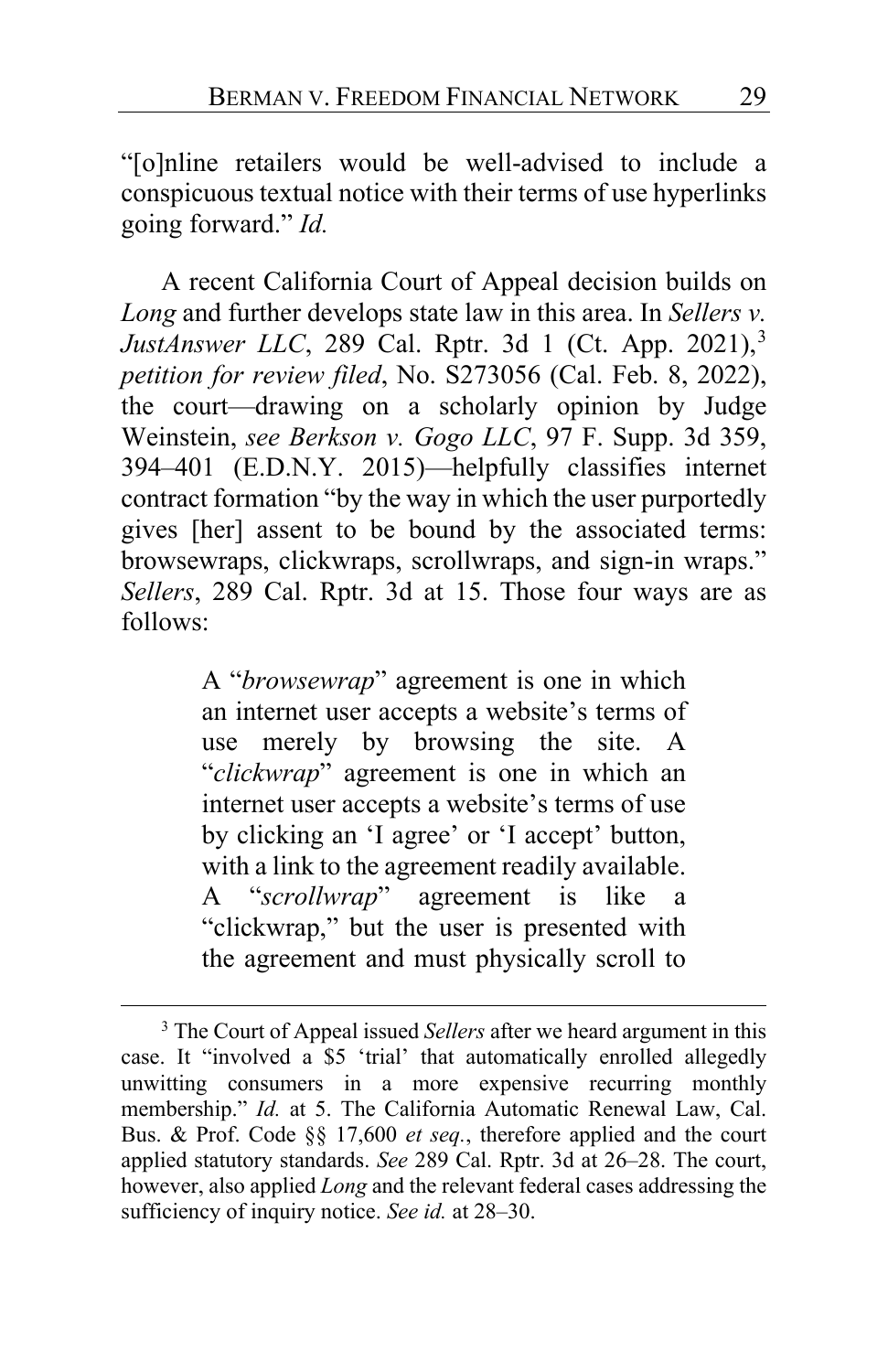the bottom of it to find the "I agree" or "I accept" button. "*Sign-in wrap*" agreements are those in which a user signs up to use an internet product or service, and the sign-up screen states that acceptance of a separate agreement is required before the user can access the service. While a link to the separate agreement is provided, users are not required to indicate that they have read the agreement's terms before signing up.

*Id.* (cleaned up).

Using these criteria, *Sellers* classified the website before it as "a sign-in wrap agreement." *Id*. at 16. The website

> purportedly notif[ied] consumers of the existence of a separate, hyperlinked webpage containing contractual terms, along with a textual notice that they agree to the terms by clicking the "Start my trial" button. While a hyperlink to the separate agreement was provided, the consumer was not required to click the hyperlink or otherwise read the terms to proceed, and was not required to affirmatively indicate that [he had] read the agreement's terms before signing up.

*Id.* at 17 (cleaned up).

*Sellers* then "set some basic guideposts as to the enforceability" of the four types of internet contract formation. *Id.* at 20. First, the court expressly stated what Long implied—"On one end of the spectrum, a browsewrap agreement like the one at issue in *Long* . . . is not sufficient to bind the consumer." *Id.* "Toward the other end of the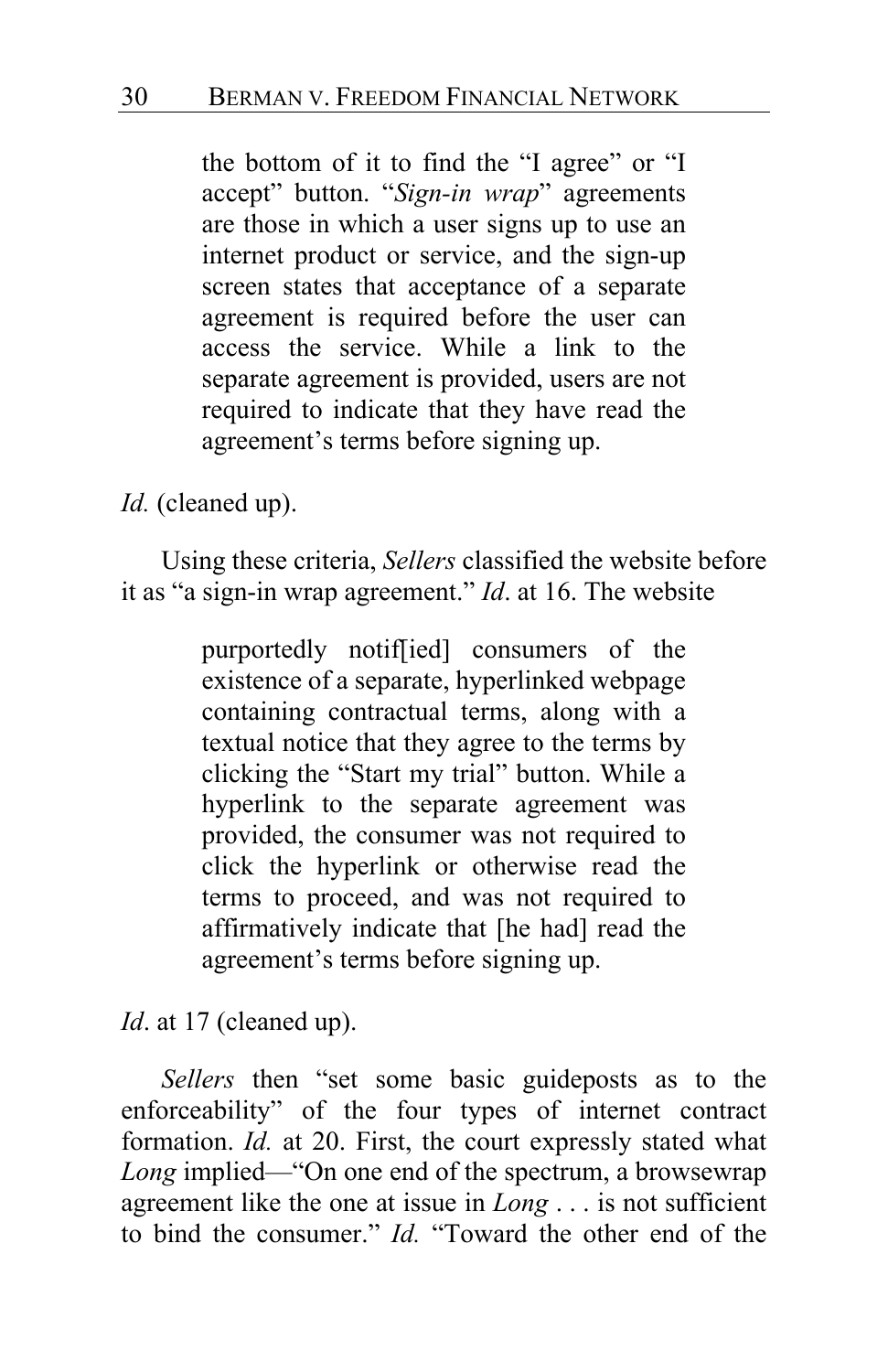spectrum, clickwrap agreements ... are generally considered enforceable." *Id.* at 20–21. "Scrollwrap agreements go one step further and place the contractual terms directly in front of the user . . . . [T]here should be little doubt scrollwrap agreements are enforceable under California law because the consumer is given the contract, a sufficient circumstance to place the consumer on inquiry notice of the contractual terms." *Id.* at 21.

That left sign-in wrap, which *Sellers* described as "fall[ing] somewhere in the middle of the two extremes of browsewrap and scrollwrap agreements." *Id.* The court explained that although sign-in wrap displays a textual notice that the user will be bound by the site's terms, unlike scrollwrap it does not require the user to scroll through the terms before clicking "I agree" or the like. And unlike clickwrap, it does not require a user to click "I agree" or the like to accept the site's hyperlinked terms and conditions. *Id*.

"Instead, the consumer is purportedly bound by clicking *some other* button that [he] would otherwise need to click to continue with [his] transaction or [his] use of the website most frequently, a button that allows the consumer to 'sign in' or 'sign up' for an account." *Id.* (emphasis in original). *Sellers* doubted whether most consumers know that clicking that "some other button" constitutes agreeing to contract terms, and the court therefore concluded that "the existence of a contract 'turns on whether a reasonably prudent offeree would be on inquiry notice of the terms at issue.' " *Id.* (quoting *Selden v. Airbnb, Inc.*, No. 16-CV-00933 (CRC), 2016 WL 6476934, at \*4 (D.D.C. Nov. 1, 2016)). " 'There is nothing automatically offensive about such agreements, *as long as* the layout and language of the site give the user reasonable notice that a click will manifest assent to an agreement.' " *Id*. (emphasis and alterations in original)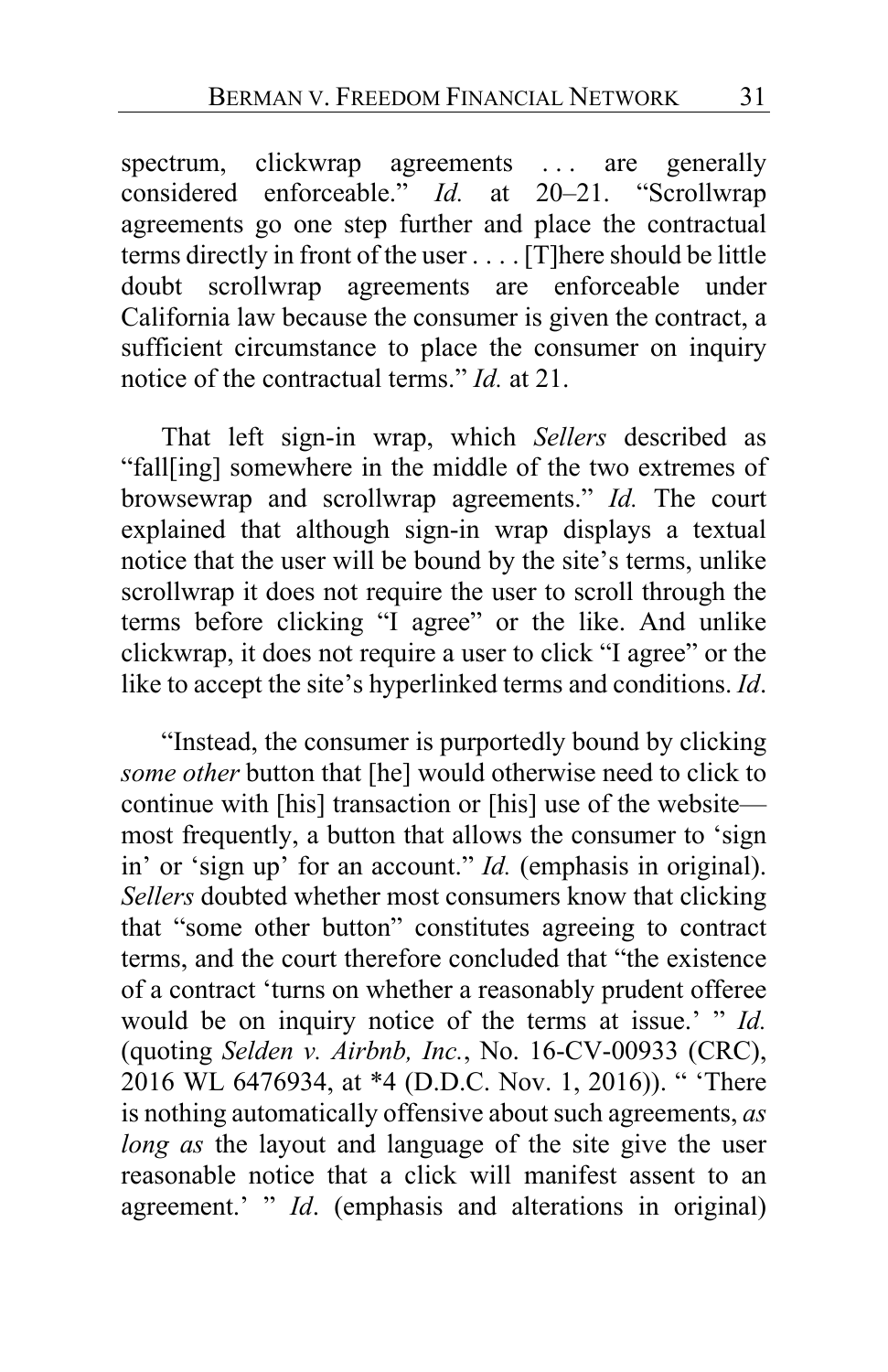(quoting *Meyer v. Uber Techs., Inc.*, 868 F.3d 66, 75 (2d Cir. 2017)).

*Sellers* outlined two other considerations bearing on the validity of sign-in wrap agreements. First, "the full context of the transaction is critical to determining whether a given textual notice is sufficient to put an internet consumer on inquiry notice of contractual terms." *Id*. at 26. Specifically, in transactions involving "a consumer signing up for an *ongoing* account," *id*. at 21 (emphasis added), "it is reasonable to expect that the typical consumer in that type of transaction contemplates entering into a continuing, forward-looking relationship," *id.* In contrast, where the "transaction is one in which the typical consumer would not expect to enter into an ongoing contractual relationship," the consumer would be "less likely to be looking for" contractual terms. *Id*. at 25. In short, websites inviting oneoff transactions will be held to higher standards than those proposing continuing associations, as the "transactional context . . . is key to determining the expectations of a typical consumer." *Id*. at 29–30.

Second, as "not all internet users are alike," *id*. at 24, "the onus must be on website owners to put users on notice of the terms to which they wish to bind consumers .... [C]onsumers cannot be expected to ferret out hyperlinks to terms and conditions to which they have no reason to suspect they will be bound." *Id*. at 25.

*Sellers* then applied these principles, beginning with the transaction's context. Website users were not asked to "sign up" for an account but were invited to " 'start a trial' to determine whether they wanted to use the service at all and were not likely expecting that their 'trial' would be governed by approximately 26 pages of contractual terms." *Id*. at 29 (cleaned up). Thus, this was "not a situation in which 'the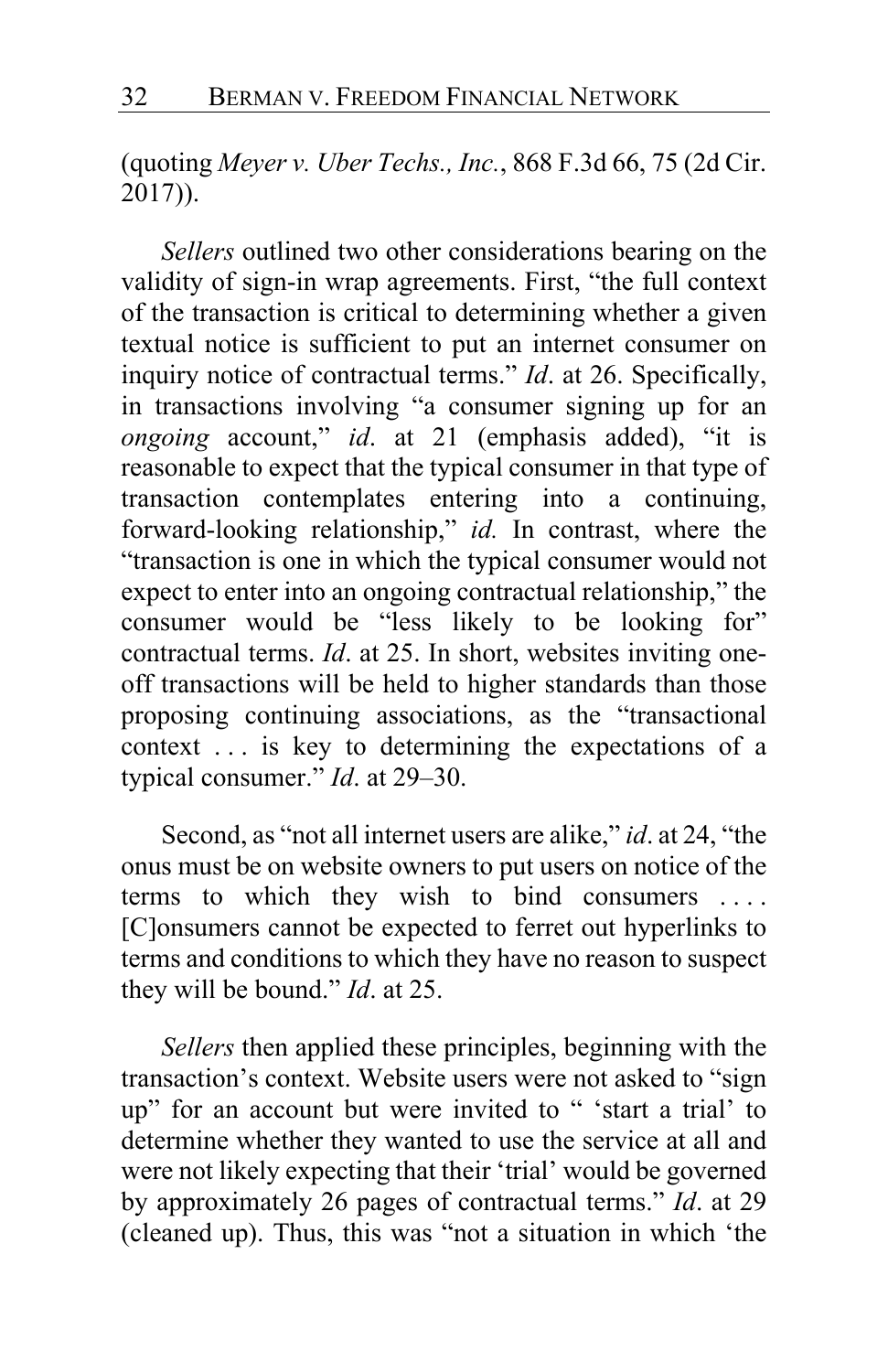registration process clearly contemplated some sort of continuing relationship that would require some terms and conditions.' " *Id*. (cleaned up and quoting *Meyer*, 868 F.3d at 80). In the latter case, users might be on the lookout for "small text outside the payment box or at the bottom of the screen linking them to 26 pages of contractual terms." *Id*.

*Sellers* also stated that "[a]bsent such scrutiny, it is not likely a typical consumer would notice the relatively inconspicuous notice of contractual terms that would govern [her] use of the" website at issue:

> [T]he notice appears in extremely small print, outside the white box containing the payment fields where the consumer's attention would necessarily be focused. Although the text of the notice appears in white against a dark background, the font is so small that the contrast is not sufficient to make the text apparent. Further, the hyperlink to the terms of service is underlined, but it is not set apart in any other way that may draw the attention of the consumer, such as with blue text or capital letters.

*Id*. (footnote reference omitted). The court clarified that it "consider[ed] the size of the textual notice in relation to the other text on the screen." *Id*. at 29 n.10.

"Considering all of these factors together," *Sellers* held that the website's notice was not "sufficiently conspicuous to put Plaintiffs on inquiry notice that they would be bound by the terms of service by proceeding with their trial." *Id*. The website's designer "chose to use a textual notice attached to a hyperlink as opposed to a pure clickwrap or scrollwrap form, and then chose to display that notice in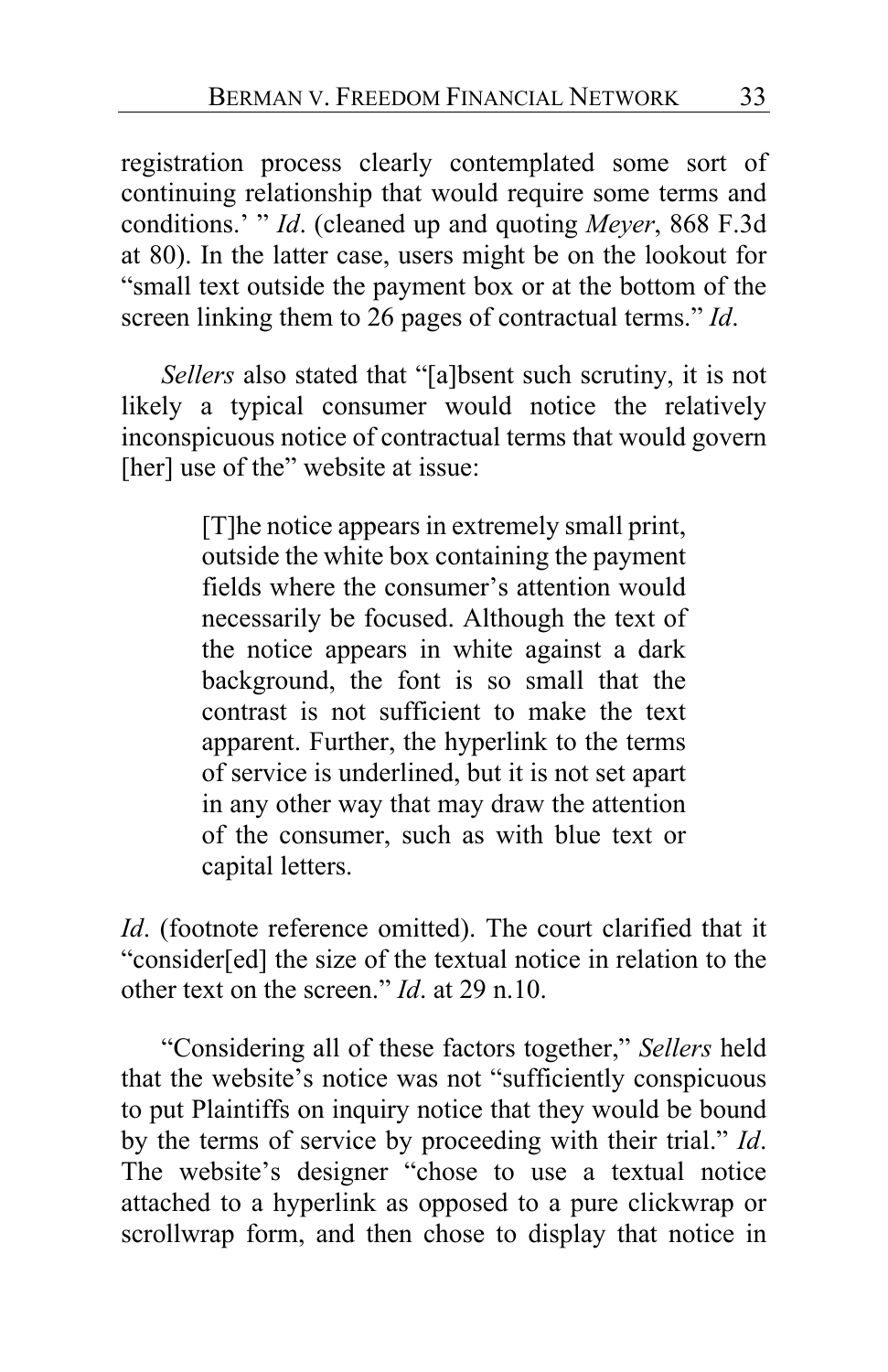extremely small print and not immediately adjacent to the 'Start my trial' button. By doing so, JustAnswer ran the risk of a court concluding, as we do here, that the notice was not sufficiently conspicuous." *Id*. at 30.

The court warned website owners that "particularly where, as here, *the consumer is not likely expecting to be bound by such terms*," *id.* (emphasis added), "text that is just slightly smaller, or slightly further away from the box or button the consumer must click on must, at some point, exceed the limits of what constitutes adequate notice." *Id*. "The onus is on" website owners "to provide adequate notice of contractual terms." *Id*.

\* \* \*

*Long* and *Sellers* teach that, pending further word from the California appellate courts, browsewrap agreements are unenforceable per se; sign-in wrap agreements are in a gray zone; and clickwrap and scrollwrap agreements are presumptively enforceable. And in the gray zone of sign-in wrap agreements, enforceability requires conspicuous textual notice that completing a transaction or registration signifies consent to the site's terms and conditions. Whether such notice is sufficiently conspicuous will turn on the transactional context, the notice's size relative to other text on the site, the notice's proximity to the relevant button or box the user must click to complete the transaction or register for the service, and whether the notice's hyperlinks are readily identifiable. A court must "[c]onsider[ ] all of these factors" together. *Sellers*, 289 Cal. Rptr. 3d at 29.[4](#page-33-0)

<span id="page-33-0"></span><sup>4</sup> Given the present state of California law, website designers who knowingly choose sign-in wrap—to say nothing of browsewrap—over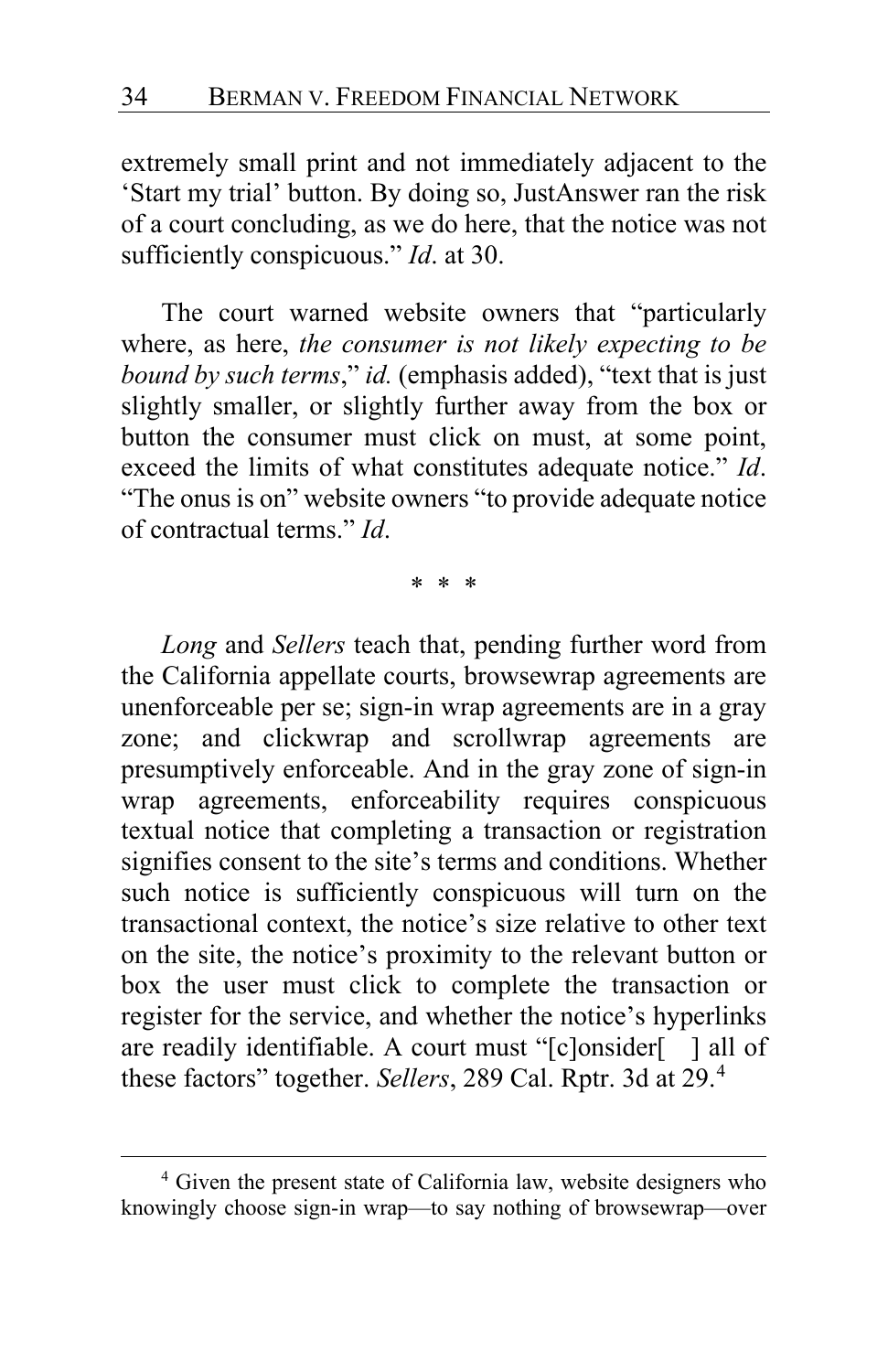### III

Under *Sellers*'s classification scheme, there is no contention that the websites here operate as scrollwrap or clickwrap. Defendants also do not argue that merely *accessing* the websites constitutes agreement to the terms of use, so their sites do not use browsewrap. Instead, defendants argue that their sites' terms and conditions, including mandatory arbitration, are enforceable because of the sites' notices that consumers agree to those provisions. These sites therefore employ sign-in wrap under *Sellers*.

#### A

To determine whether the sign-in wrap agreements here are sufficiently conspicuous, *Sellers* requires that we first consider the context—whether reasonably prudent users would understand defendants' websites to invite one-off transactions or continued dealings of some kind. As in *Sellers*, defendants' websites—whatever else their hyperlinked terms and conditions may say—do not clearly propose forward-looking relations such as memberships or subscriptions. *See, e.g.*, Appendix B, *ante* (requesting that the website user "complete your shipping information to continue towards your reward," a \$100 Target gift card). That in turn means that the conspicuousness of these sites' textual notices must undergo the most rigorous scrutiny, because a reasonably prudent user would not have been on the lookout for fine print.

clickwrap and scrollwrap designs practically invite litigation over the enforceability of their sites' terms and conditions, as the fact-intensive inquiry over what "makes a given textual notice sufficiently conspicuous . . . invariably lends itself to a more subjective than objective analysis . . . ." *Id.* at 23.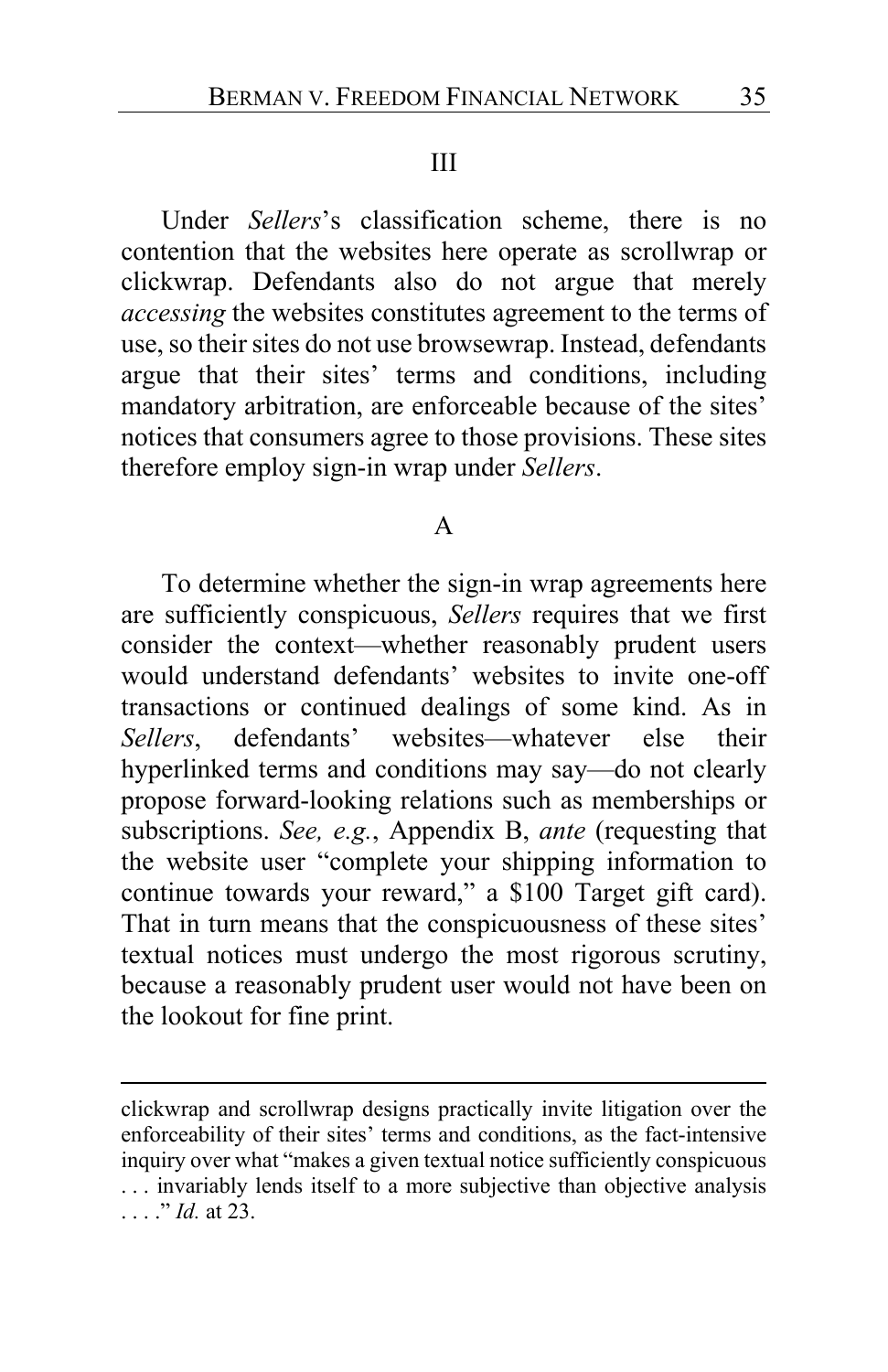Also as in *Sellers*, the notices here appeared in "extremely small print" in comparison to "the other text on the screen." 289 Cal. Rptr. 3d at 29 & n.10. But in *Sellers*, the notice was "outside the white box containing the payment fields where the consumer's attention would necessarily be focused." *Id.* at 29. In one of the sites here, the notice was in the same white box and immediately above the "Continue" button. *See* Appendix B, *ante*. In the other site, the notice was also in the same box, but not immediately adjacent to the "This is correct, Continue!" button. *See* Appendix A, *ante*.

Moreover, in *Sellers* "the font [was] so small that the contrast [was] not sufficient to make the text apparent. Further, the hyperlink to the terms of service [was] underlined, but it [was] not set apart in any other way that may [have] draw[n] the attention of the consumer, such as with blue text or capital letters." 289 Cal. Rptr. 3d at 29. Here, the very small text is nonetheless apparent, and the underscored hyperlinks are capitalized, though in title case, not all caps.<sup>[5](#page-35-0)</sup>

Although the notices here are relatively more conspicuous than the one at issue in *Sellers*—to say nothing

<span id="page-35-0"></span><sup>&</sup>lt;sup>5</sup> Sellers does not explain whether its reference to "capital letters" in hyperlinks refers to title case or all caps. *See* 289 Cal. Rptr. 3d at 29 (stating that an underscored hyperlink was insufficiently conspicuous in part because it was not "set apart in any other way that may draw the attention of the consumer, such as with blue text or capital letters"). We can infer that *Sellers* meant all caps because the court also found the hyperlinks in the website's mobile device version insufficiently conspicuous, in part because the underscored and title case hyperlinks did not "otherwise draw the user's attention in any way." *See id*.; *see also id*. at 8 (quoting the mobile device hyperlinks as "Terms of Service" and "Privacy Policy").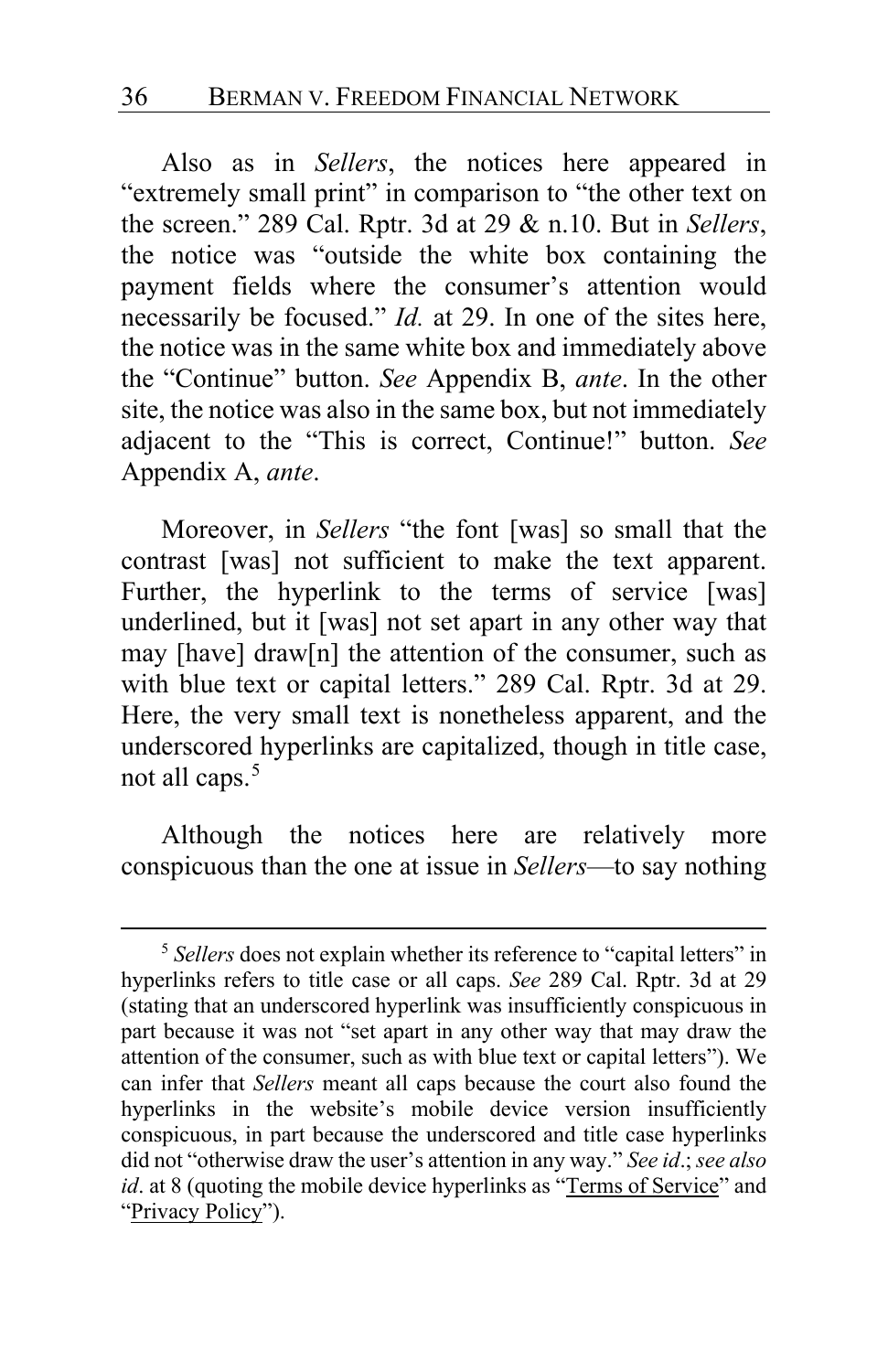of *Long*, where the terms of use were buried at the bottom of the relevant webpages—I agree with my colleagues that these notices are still insufficiently conspicuous. Under *Sellers*, we must hold defendants to the most exacting standard because the transactions at issue were one-off, and for that reason the much smaller size of the notices compared to the surrounding text independently suffices to find the notices insufficiently conspicuous. As my colleagues correctly observe, "[t]he comparatively larger font used in all of the surrounding text naturally directs the user's attention everywhere else." *Ante* at [13.](#page-12-0) The comparative size of the text is critical because it suggests the designer's intent to minimize the user's attention to the terms and conditions. In this case involving one-off transactions, reasonably prudent users of defendants' sites are unlikely to be on the lookout for fine print.<sup>[6](#page-36-0)</sup>

Moreover, at least on the page Hernandez allegedly viewed, *ante* at Appendix A, an intervening graphical element (an "I agree" button through which a user consents to receiving daily emails) is confusingly placed so that a user who *does* notice the reference to the terms and conditions might think it necessary to click "I agree" before continuing with the transaction. On the page Hernandez allegedly viewed the crucial text is, to use the *Sellers* court's formulation, "not immediately adjacent to" the button the user must click to proceed with the transaction. This is an

<span id="page-36-0"></span><sup>6</sup> On the other hand, if defendants' websites invited ongoing dealings, *Sellers* suggests that reasonably prudent users would expect there to be terms and conditions or fine print. It therefore follows in such cases that a textual notice could be somewhat smaller than adjoining text or the relevant button, provided (as discussed below) the notice is immediately adjacent to the relevant button or box. *But see above* note 4.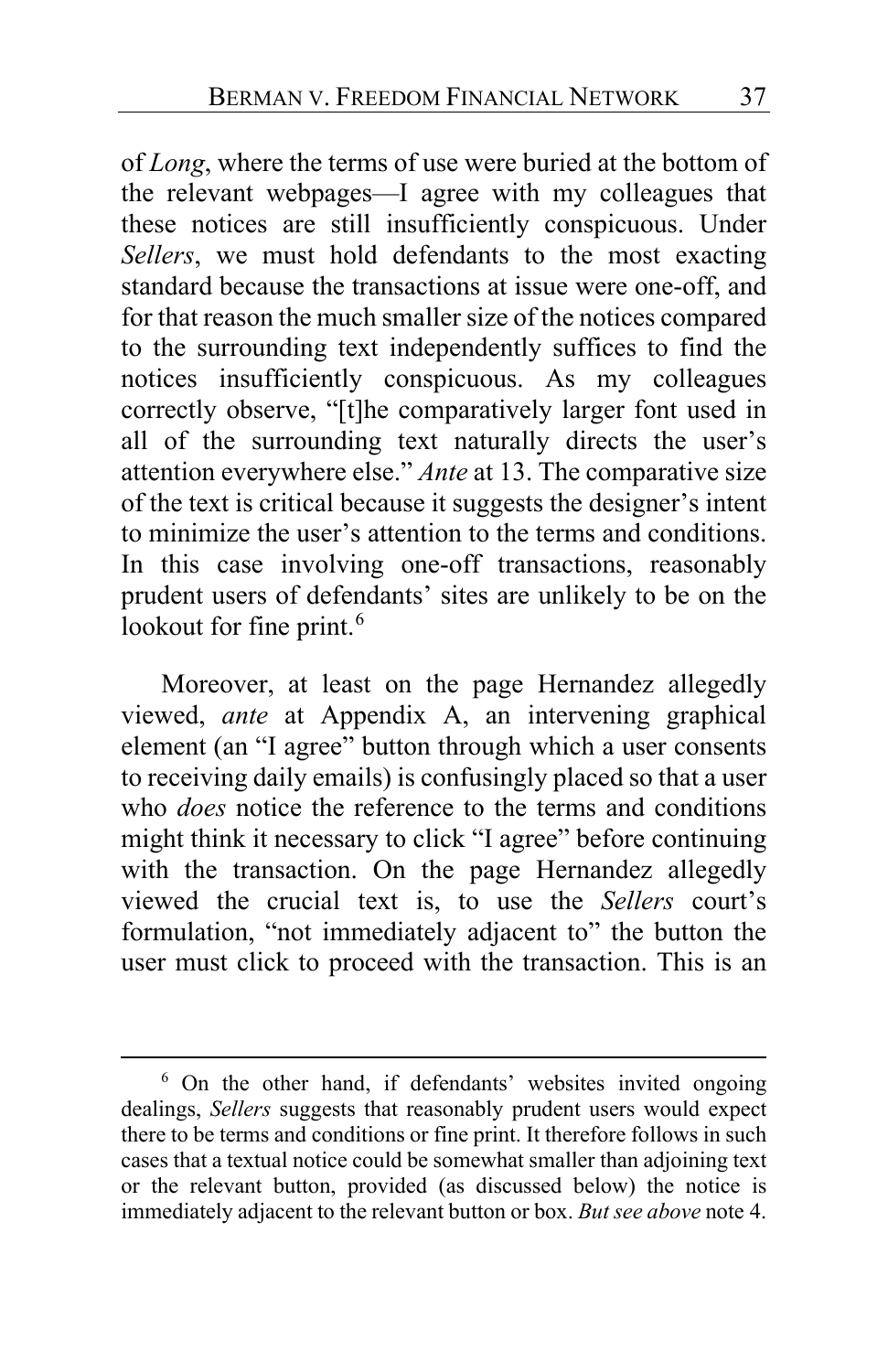independent reason to find the notice in the website identified as Appendix A insufficiently conspicuous.

### B

As discussed above, *Long* endorsed *Nguyen*'s conclusion that "a textual notice" is "required to advise consumers that continued use of a Web site will constitute the consumer's agreement to be bound by the Web site's terms of use." 200 Cal. Rptr. 3d at 126 (citing *Nguyen*, 763 F.3d at 1178– 79); *see also Sellers*, 289 Cal. Rptr. 3d at 25 (observing that website owners must "eliminate *any uncertainty* as to the consumer's notice of contractual terms and *assent to those very terms*") (emphasis added). To that end, *Sellers* explains that the defining feature of sign-in wrap is that "the sign-up screen states that acceptance of a separate agreement is required before the user can access the service." *Id.* at 15.

*Sellers* does not explain what form that statement must take, but *Nguyen* noted that the hyperlink's mere proximity to the relevant button is not enough without "something more to capture the user's attention and secure her consent" like a text warning that stated, "*By clicking and making a request to Activate*, you agree to the terms and conditions  $\ldots$  ." 763 F.3d at 1179 n.1 (emphasis added). That is a useful example for sign-in wrap agreements because *Sellers* requires that the user's action of accessing the service or completing the transaction be linked to acceptance of the site's terms and conditions.

Thus, I agree with my colleagues that, for an otherwise conspicuous notice to be effective, it must be unambiguously tied to some act of the website user that manifests assent to the site's terms and conditions. Here, neither notice passes that test. They only imply—rather than explicitly state—that consumers signify such assent by clicking the greenish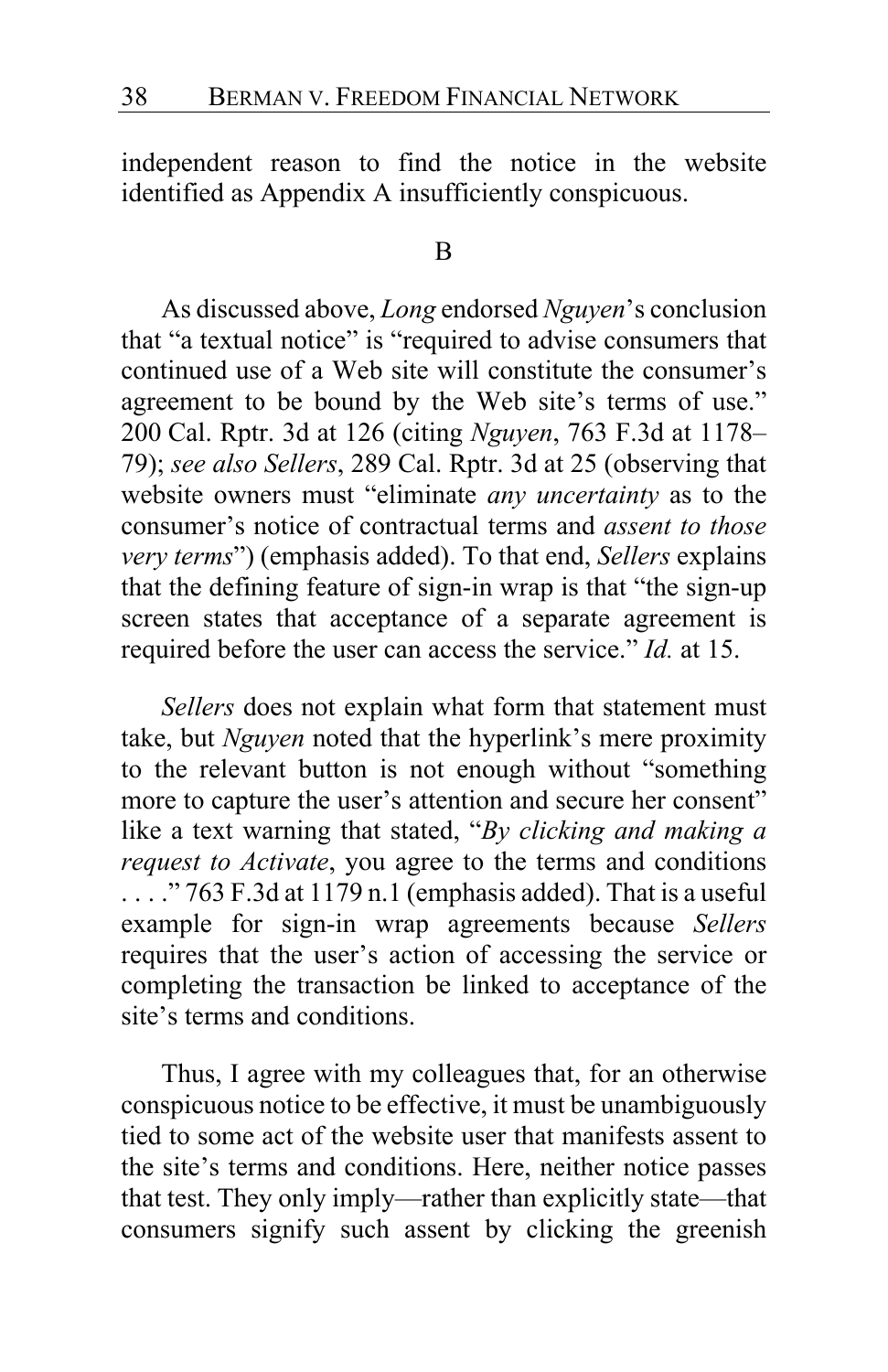button with the word "Continue." Neither one says, for example, "By clicking CONTINUE, I agree to the Terms & Conditions which includes mandatory arbitration and Privacy Policy," or even "By continuing with this transaction, I agree . . ." *See Beland v. Expedia, Inc.*, No. C086061, 2021 WL 3046742, at \*\*6–7 (Cal. App. July 20, 2021) (in unpublished decision<sup>[7](#page-38-0)</sup> finding sign-in wrap<sup>[8](#page-38-1)</sup> enforceable, twice noting the inclusion of the words "[b]y selecting to complete this booking" in the relevant notice). Under *Long* and *Sellers*, the sign-in wrap agreements here are not enforceable because even apart from their insufficient conspicuousness, the relevant notices do not expressly advise users that clicking "Continue" signifies assent to the sites' arbitration provisions and other terms and conditions. Such express warnings are necessary to "eliminate any uncertainty as to the consumer's . . . assent to those very terms." *Sellers*, 289 Cal. Rptr. 3d at 25.

\* \* \*

<span id="page-38-1"></span><sup>8</sup> The *Beland* court characterized the design at issue as "more like a browsewrap agreement." 2021 WL 3046742, at \*6. But the court only identified browsewrap and clickwrap as possible choices. *Id.* Viewed through the prism of *Sellers*—and *Berkson*, which the *Beland* court also cited—the design is more accurately classified as sign-in wrap because the Expedia screen notified the user that proceeding with booking also constituted consent to the hyperlinked terms and conditions. *See id.* at \*14 (screenshot).

<span id="page-38-0"></span><sup>7</sup> "[W]e may consider unpublished state decisions, even though such opinions have no precedential value." *Emps. Ins. of Wausau v. Granite State Ins. Co.*, 330 F.3d 1214, 1220 n.8 (9th Cir. 2003). Unlike published decisions of the Court of Appeal, however, "we are not bound by them." *Nunez ex rel. Nunez v. City of San Diego*, 114 F.3d 935, 942 n.4 (9th Cir. 1997).